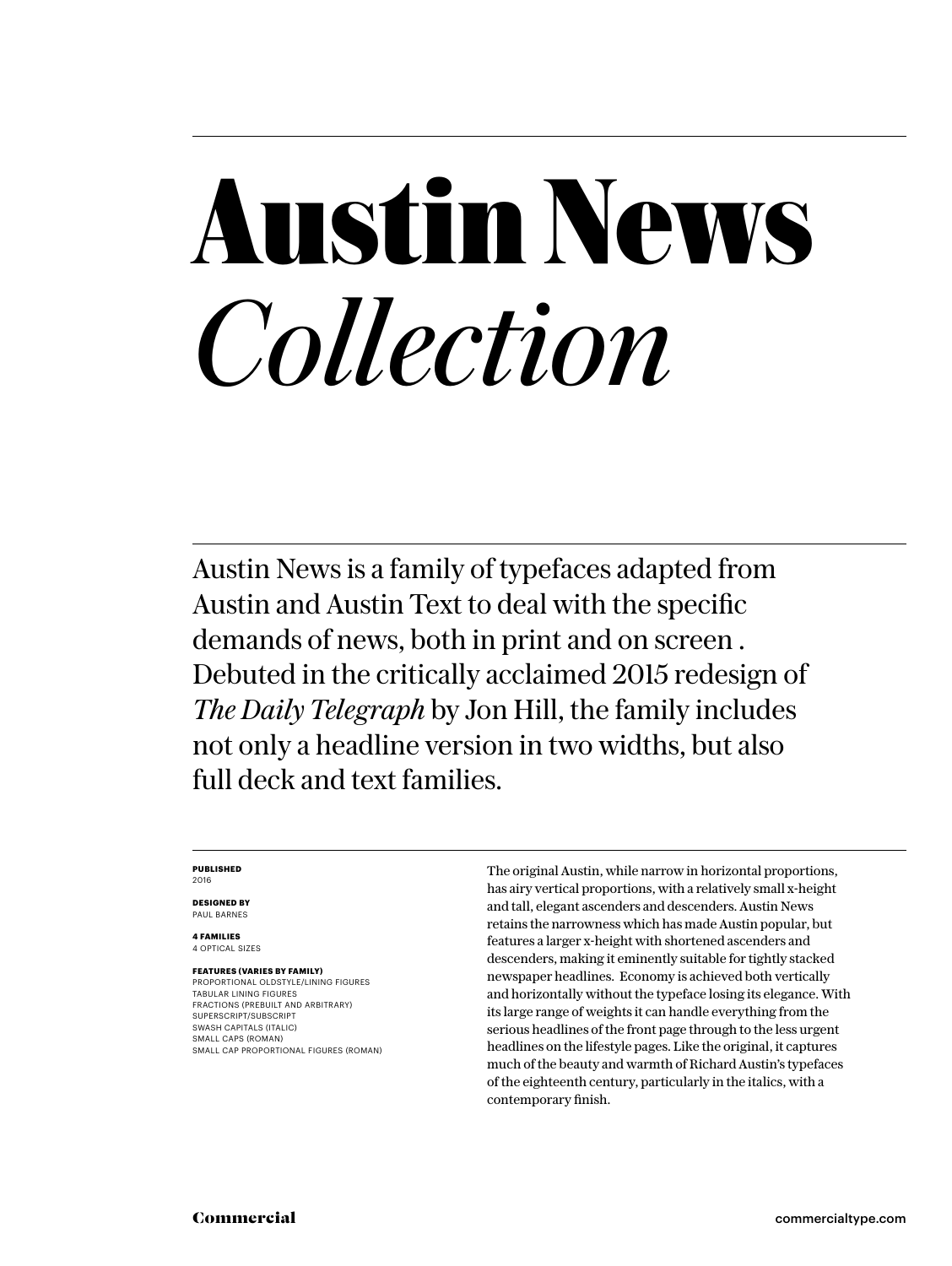| <b>RECOMMENDED MINIMUM &amp; MAXIMUM SIZES</b> |                                                                                                                                                                                                                                                           |
|------------------------------------------------|-----------------------------------------------------------------------------------------------------------------------------------------------------------------------------------------------------------------------------------------------------------|
| TEXT, 6-18 PT                                  | THE ENGLISH EAST INDIA COMPANY Was established in 1600 and granted the Royal Charter<br>by Queen Elizabeth. These first several voyages which they<br>had fitted out for India, centred mainly around silk<br>cotton, rum, and opium. In 1612 they banded |
| DECK, 18 - 48 PT                               | Through the enmities of the Dutch India Co<br>Several mishaps befell their crew                                                                                                                                                                           |
|                                                | During critical voyage                                                                                                                                                                                                                                    |
| HEADLINE, 48 PT+                               | Endured through                                                                                                                                                                                                                                           |
|                                                | The utmost                                                                                                                                                                                                                                                |
|                                                | KNOWS                                                                                                                                                                                                                                                     |
| HEADLINE CONDENSED, 48 PT+                     | <b>Successfully Conduct</b>                                                                                                                                                                                                                               |
|                                                | Instigate from                                                                                                                                                                                                                                            |
|                                                | QUARTER                                                                                                                                                                                                                                                   |

Commercial commercialtype.com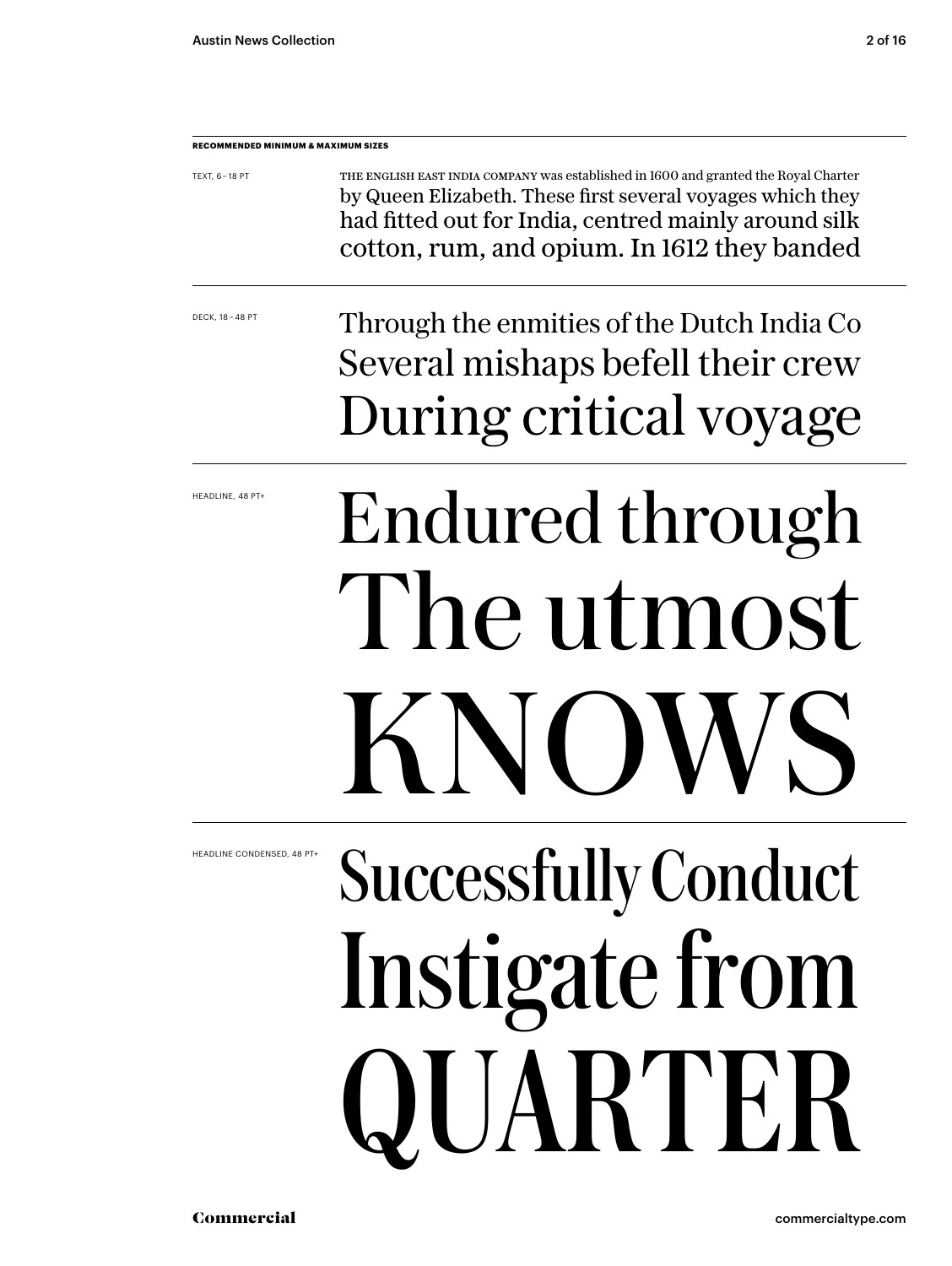## **Austin News** *Headline Condensed*

Austin News Headline Condensed is intended for situations where space is at a premium, but stylish type is still a requirement. Its compact proportion looks back to the classic news faces of the early 20th century.

#### **PUBLISHED** 2016

**DESIGNED BY** PAUL BARNES

**14 STYLES** 7 WEIGHTS W/ ITALICS

**FEATURES** PROPORTIONAL LINING FIGURES SWASH CAPITALS (ITALIC)

Austin and Austin News Headline are designed to be efficient, but Austin News Headline Condensed is explicitly and noticeably narrow. Its proportions take on a more even rhythm than the other Austin News families, especially in the italics. Austin News Headline and Austin News Headline Condensed are each available in eight weights, from a delicate Light to a powerful Ultra that evokes the Fatfaces beloved for posters in the 19th century and for so-called "screamer headlines" in news.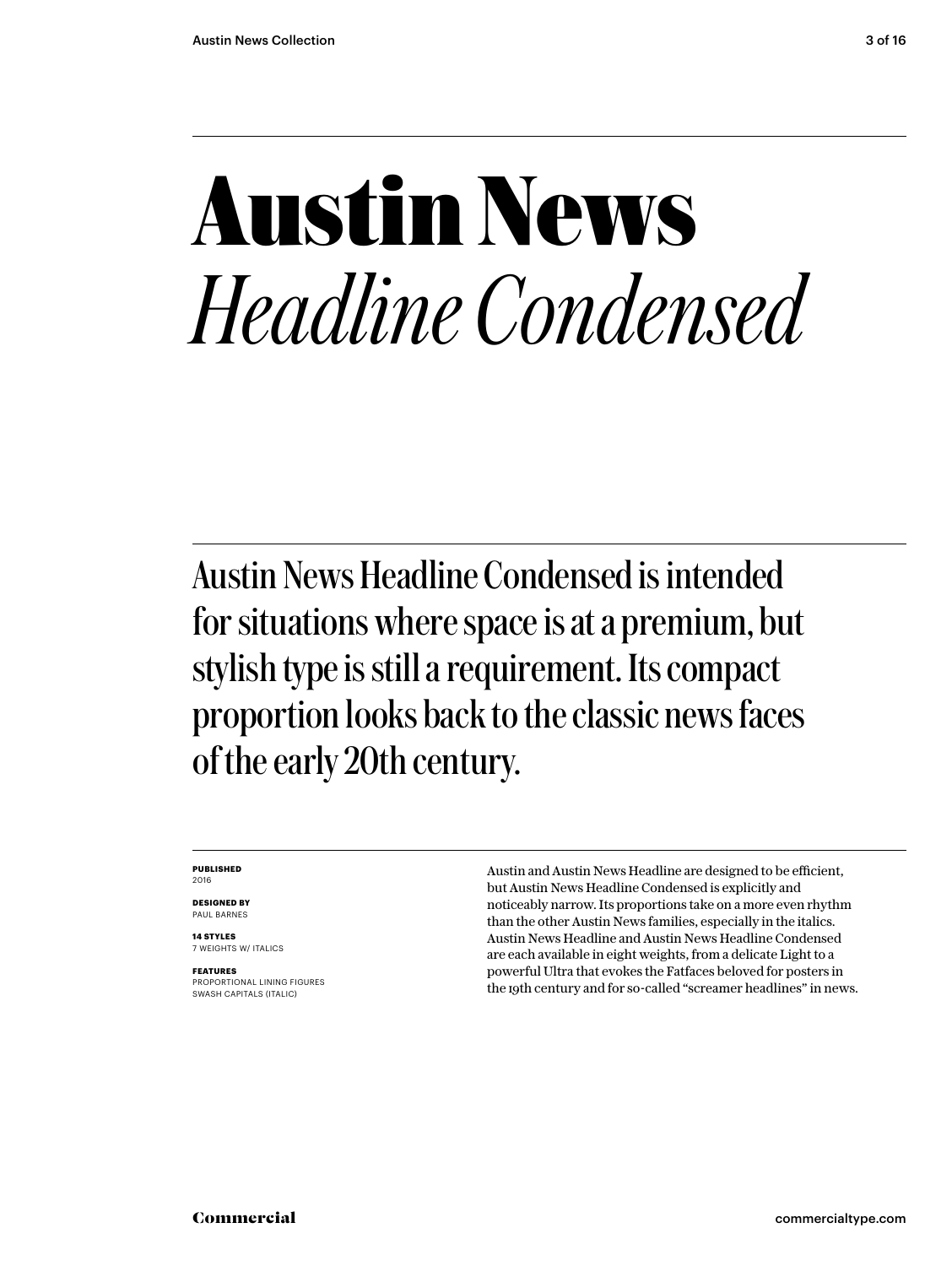# Postmoderism KILOMETRES Mathématique

AUSTIN NEWS HEADLINE CONDENSED LIGHT, 96 PT



AUSTIN NEWS HEADLINE CONDENSED LIGHT ITALIC, 96 PT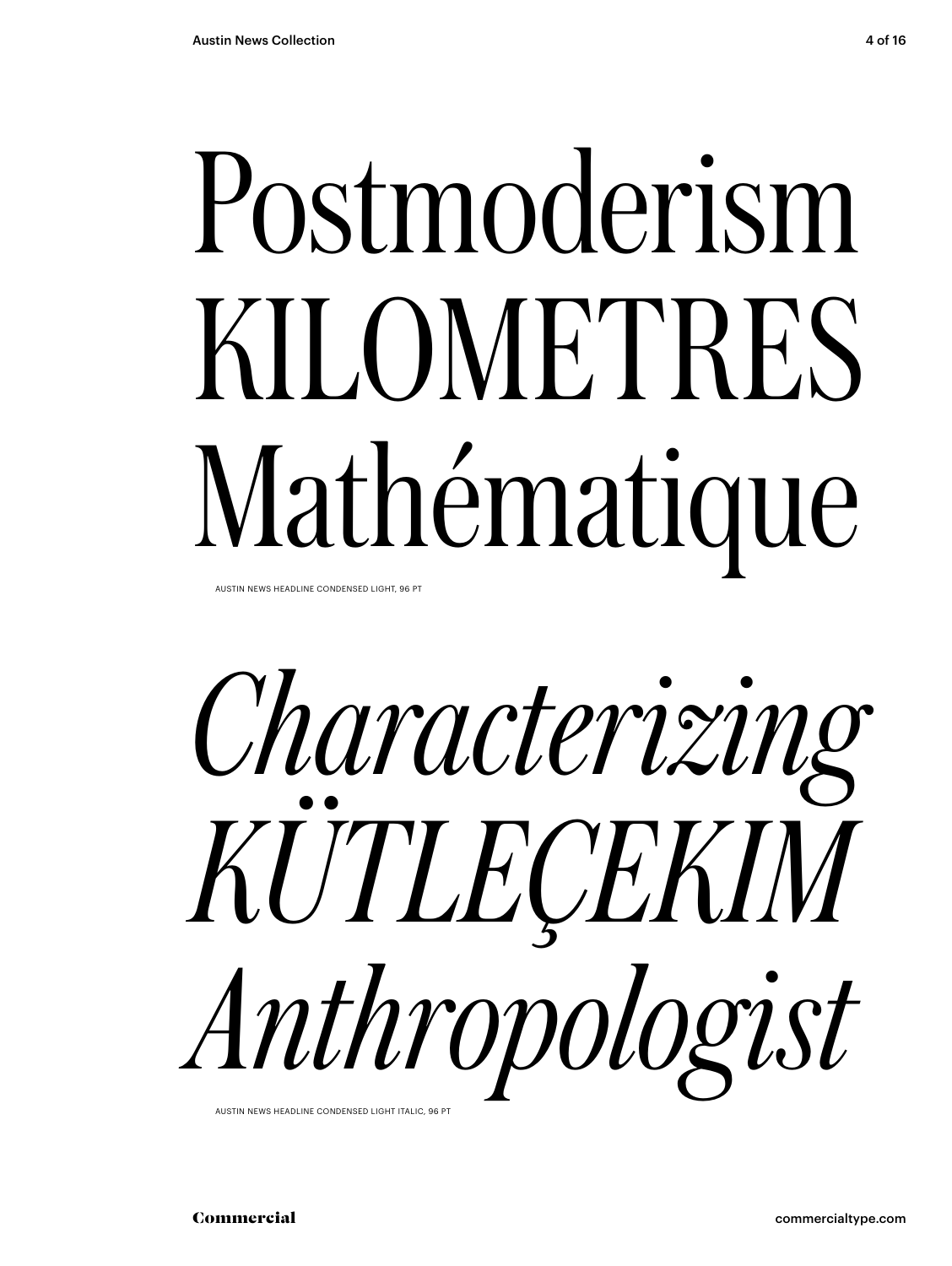# Controversial FABRICAÇÃO Trontillträdet

AUSTIN NEWS HEADLINE CONDENSED ROMAN, 96 PT

*Gravitational ØKONOMISK Neutralizzata*

AUSTIN NEWS HEADLINE CONDENSED ITALIC, 96 PT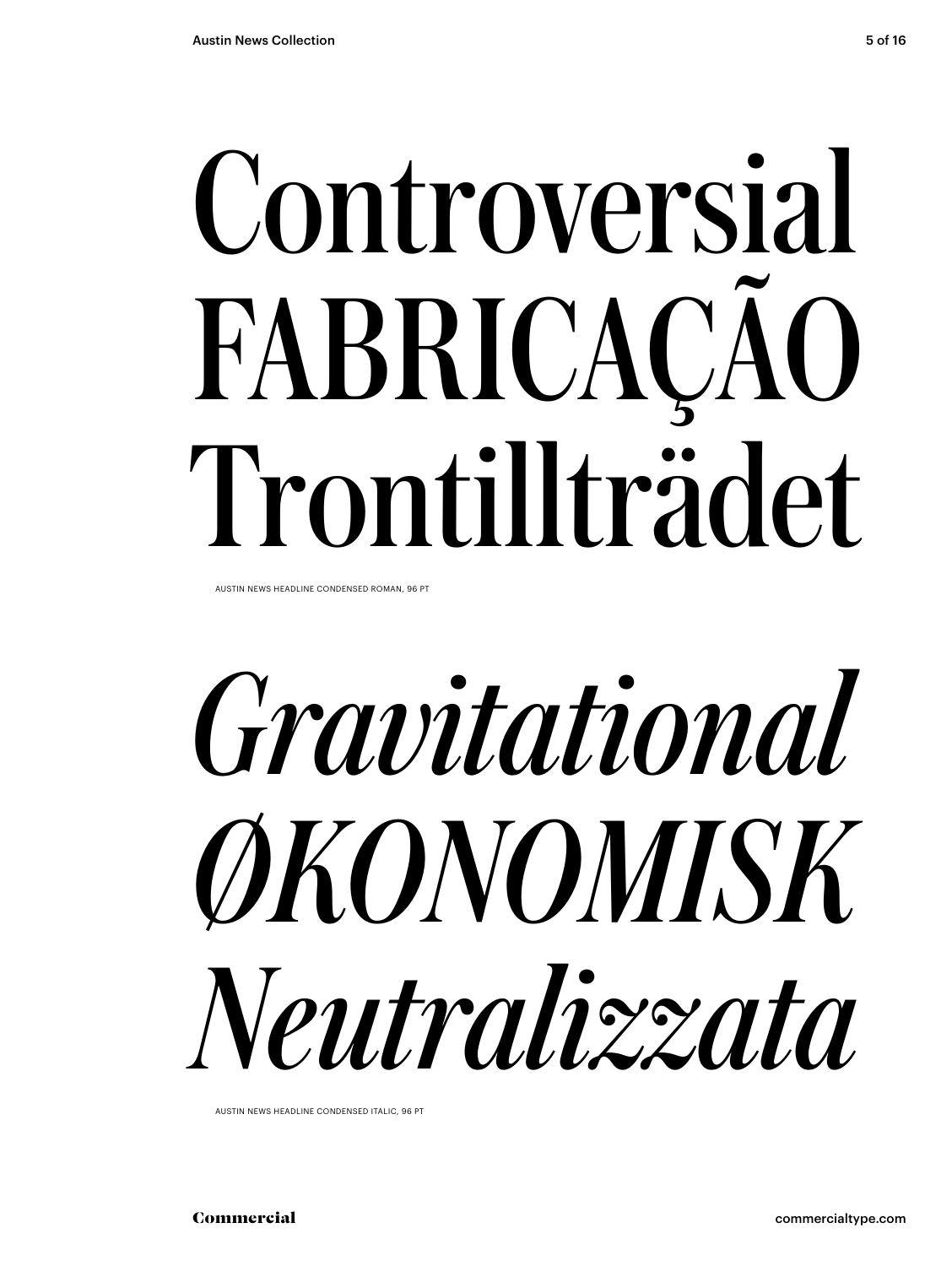## Soundtracks MAALAINEN Represented AUSTIN NEWS HEADLINE CONDENSED MEDIUM, 96 PT



AUSTIN NEWS HEADLINE CONDENSED MEDIUM ITALIC, 96 PT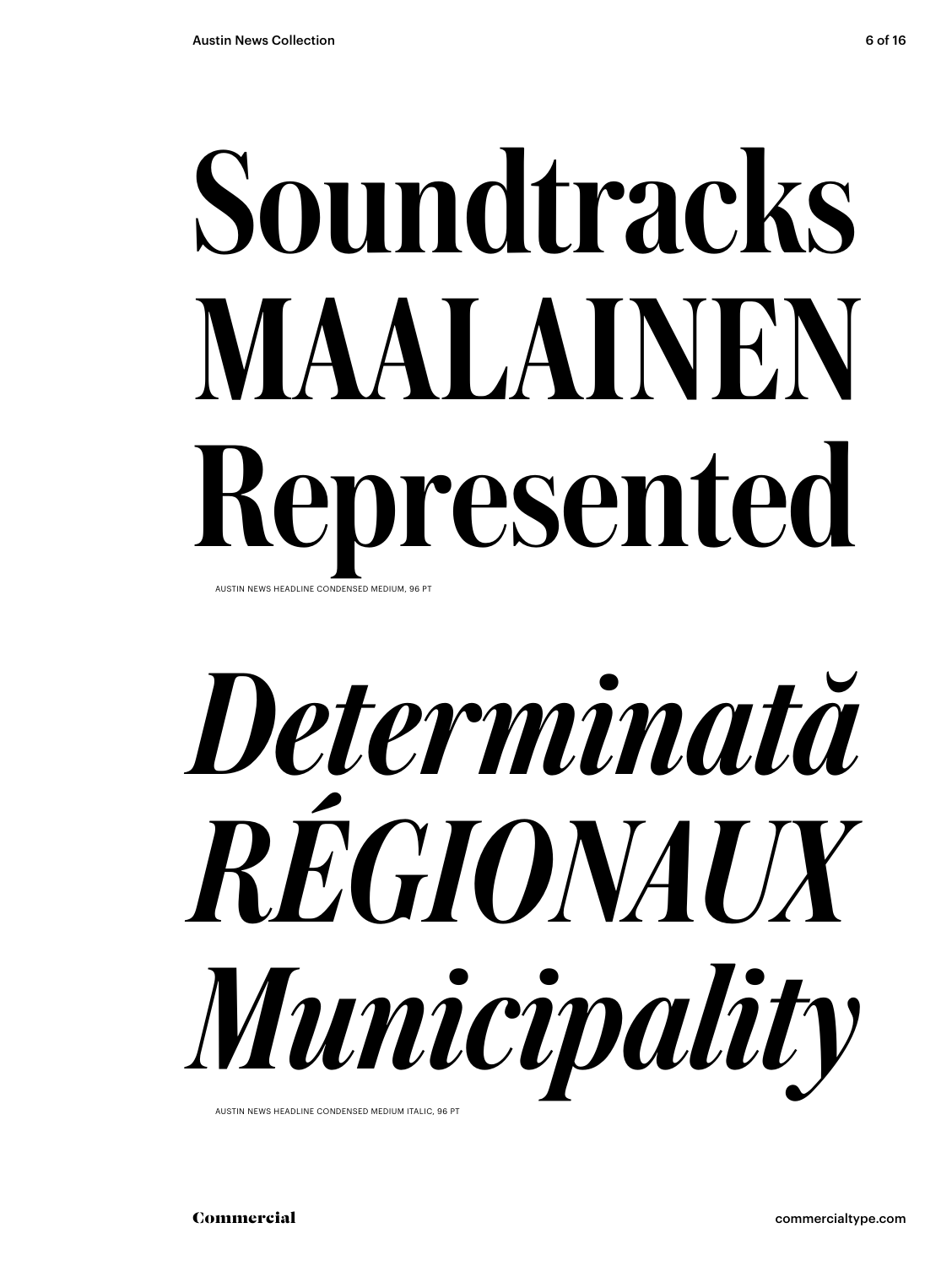# **Schließlich MYTHICAL Zohľadňuje**

AUSTIN NEWS HEADLINE CONDENSED BOLD, 96 PT



AUSTIN NEWS HEADLINE CONDENSED BOLD ITALIC, 96 PT [ALTERNATE g y]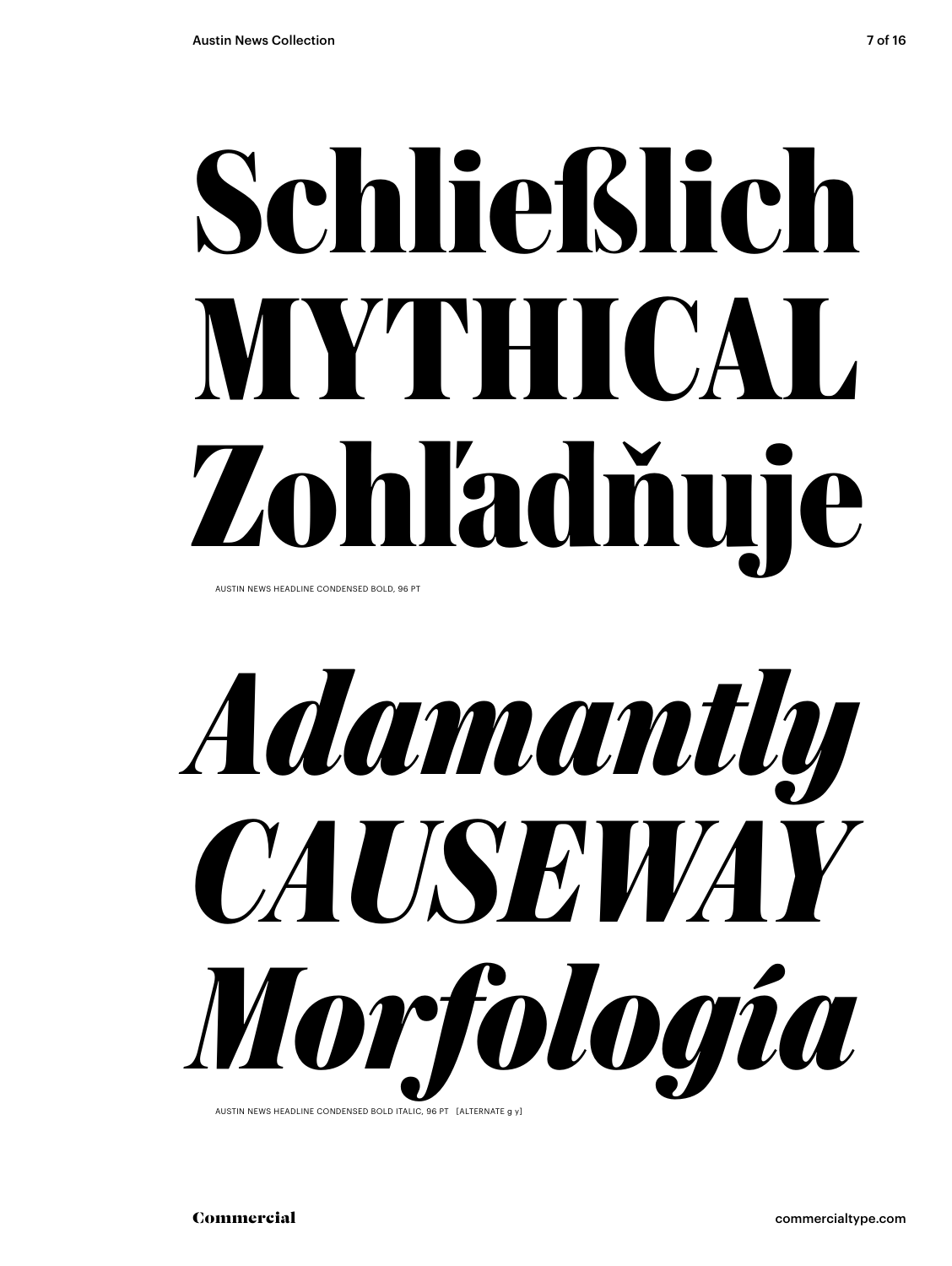# **Enlightens PRACTISE Exclusivity**

AUSTIN NEWS HEADLINE CONDENSED EXTRABOLD, 96 PT

*Ideoloških AFFINCHÉ Transport*

AUSTIN NEWS HEADLINE CONDENSED EXTRABOLD ITALIC, 96 PT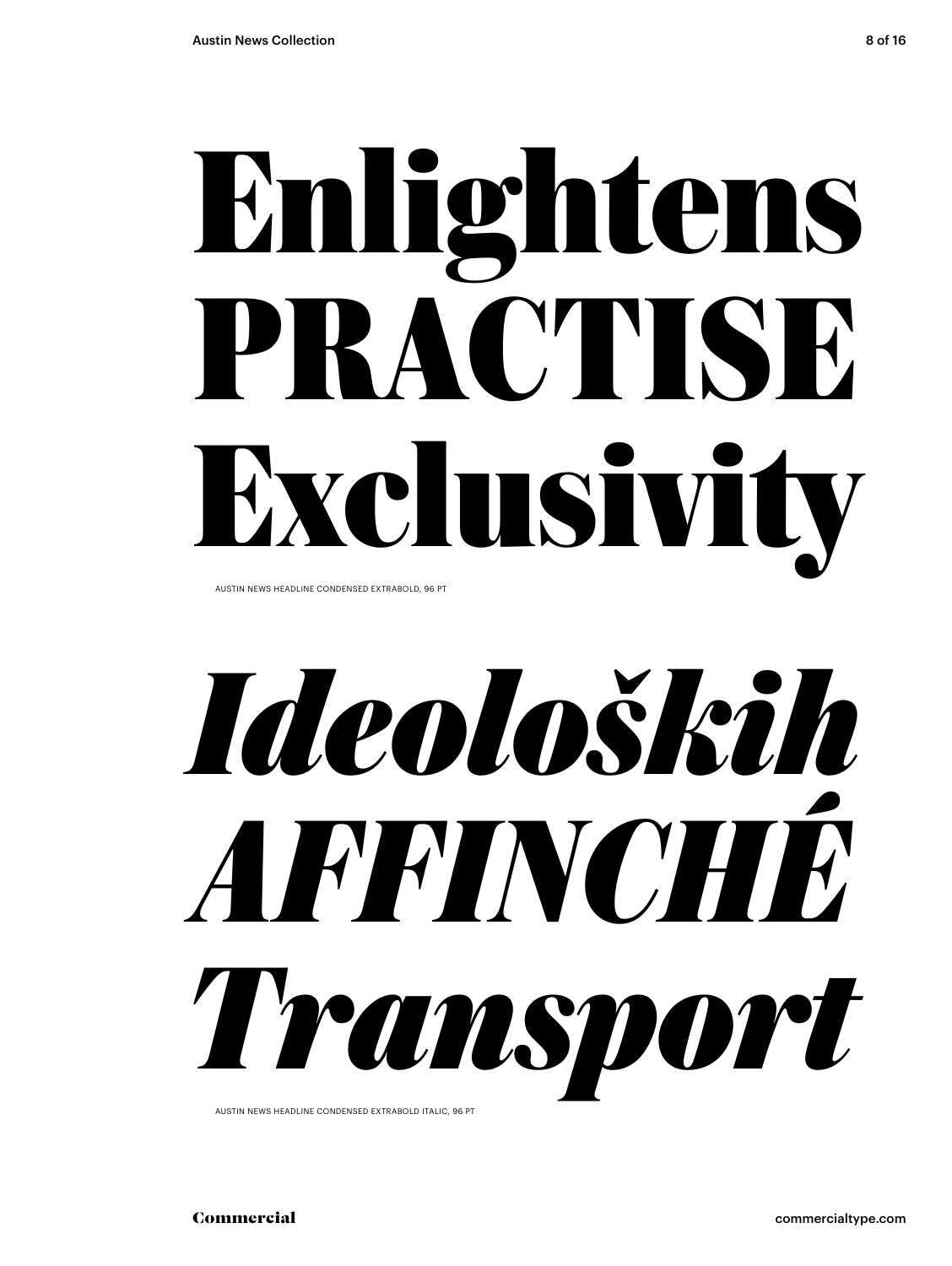# **Candidate** VALENC'IA Publicada

AUSTIN NEWS HEADLINE CONDENSED FAT, 96 PT

*Eastward DEBATOR Veģetācija*

AUSTIN NEWS HEADLINE CONDENSED FAT ITALIC, 96 PT [ALTERNATE g]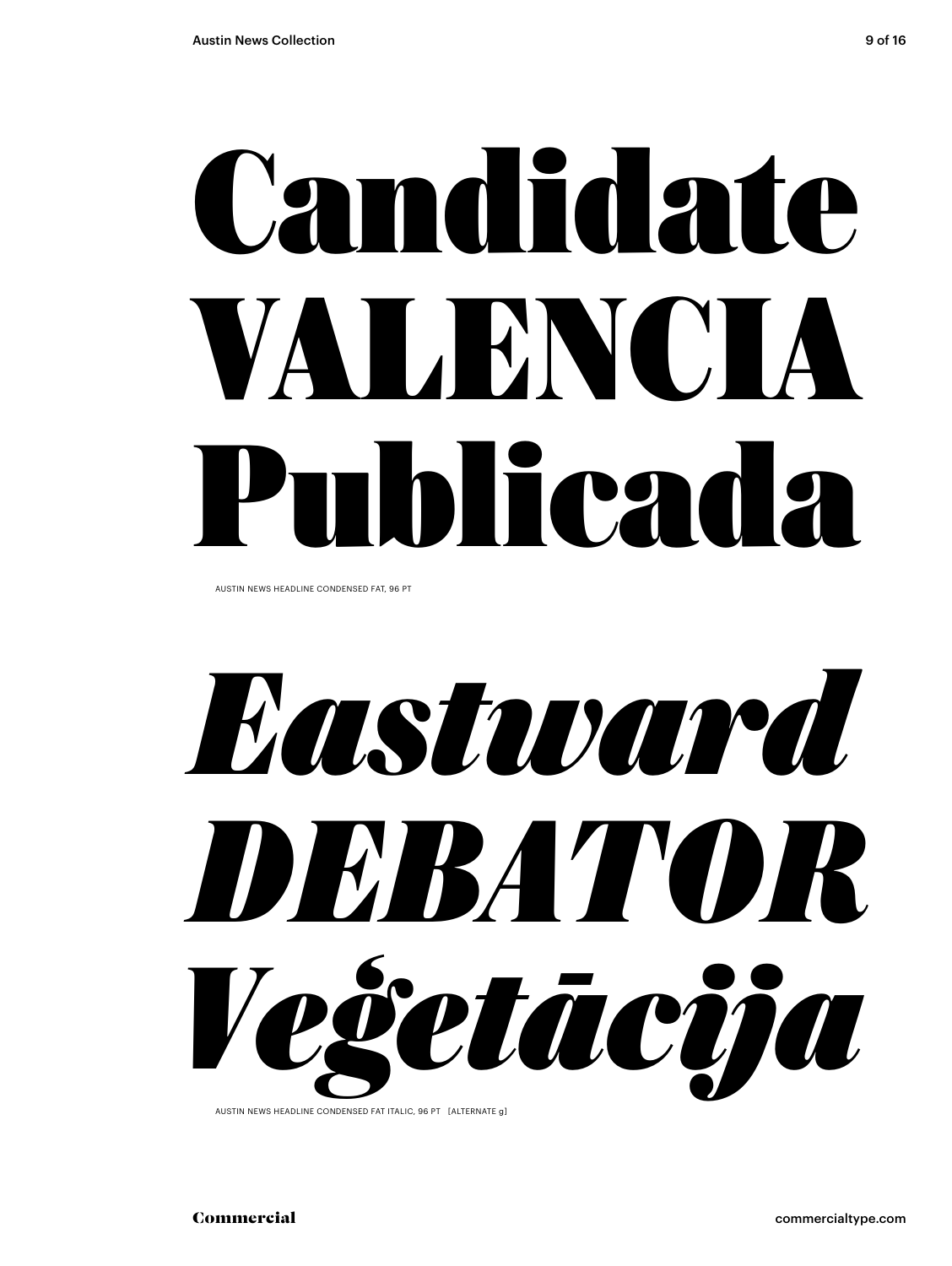# Afectează CUSTOMS Ważnie

AUSTIN NEWS HEADLINE CONDENSED ULTRA, 96 PT

*Growlers TÍÐKAST Reporter*

AUSTIN NEWS HEADLINE CONDENSED ULTRA ITALIC, 96 PT [ALTERNATE w]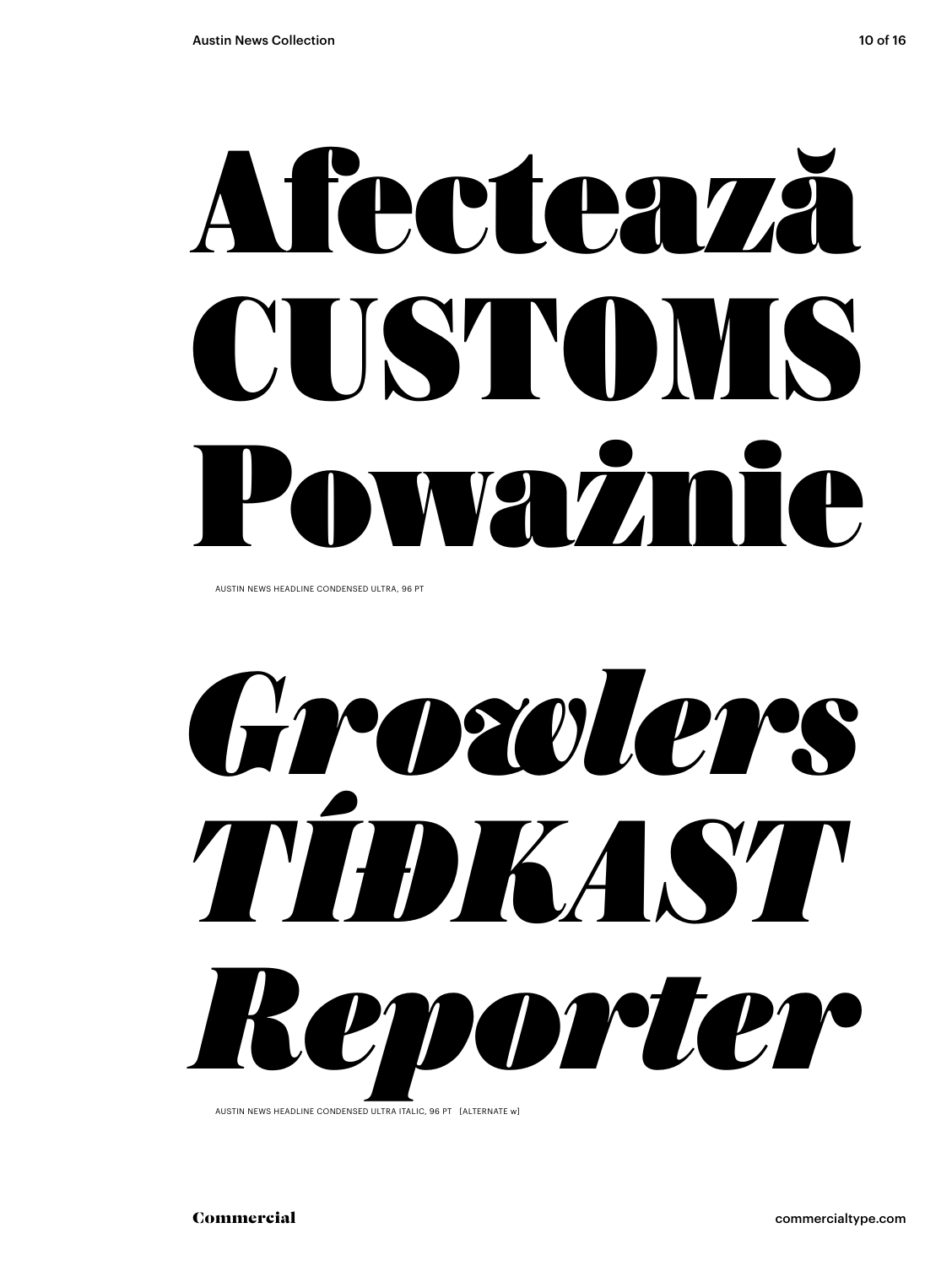### Verschillende landschapstype AN ESSENCE OF THOUGHT Mikroskopem Elektronowym AUSTIN NEWS HEADLINE CONDENSED LIGHT, 48 PT

*West Isle's Ancient Populations NEW & SUSTAINING MODEL Fundamentação e Justificação* AUSTIN NEWS HEADLINE CONDENSED LIGHT ITALIC, 48 PT

## Took the helm in early 2016 TEISINGUMO FILOSOFIJA Interpretations & Big Ideals

AUSTIN NEWS HEADLINE CONDENSED ROMAN, 48 PT

*Echoing a similar judgment VAST RANGE OF CULTURE Analogías de la experiencia*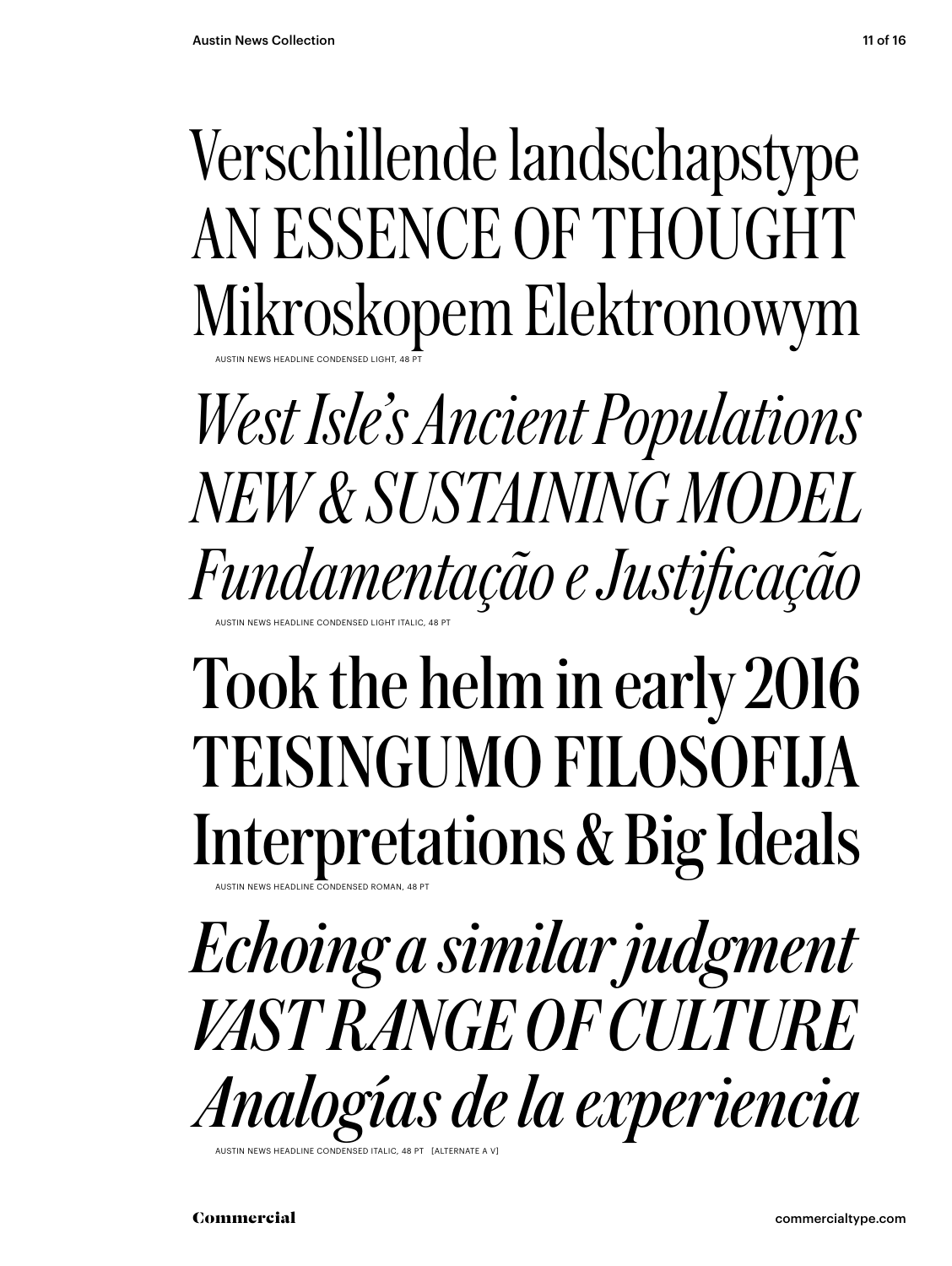### From late 1984 until 2006 TENÍA 1573 HABITANTES En ti år lang byggeprosess AUSTIN NEWS HEADLINE CONDENSED MEDIUM, 48 PT

### *Frankfurt und Straßburg METHOD OF DOCTRINE Physico-theological Proof* AUSTIN NEWS HEADLINE CONDENSED MEDIUM ITALIC, 48 PT [SWASH M N T]

## Administrative divisions PROVINCIAL QUARTER Tomás nasceu em Sicília

AUSTIN NEWS HEADLINE CONDENSED SEMIBOLD, 48 PT

*Best-Ever Performances DESIRE & PROFESSION Tertiary-level education*

```
AUSTIN NEWS HEADLINE CONDENSED SEMIBOLD ITALIC
```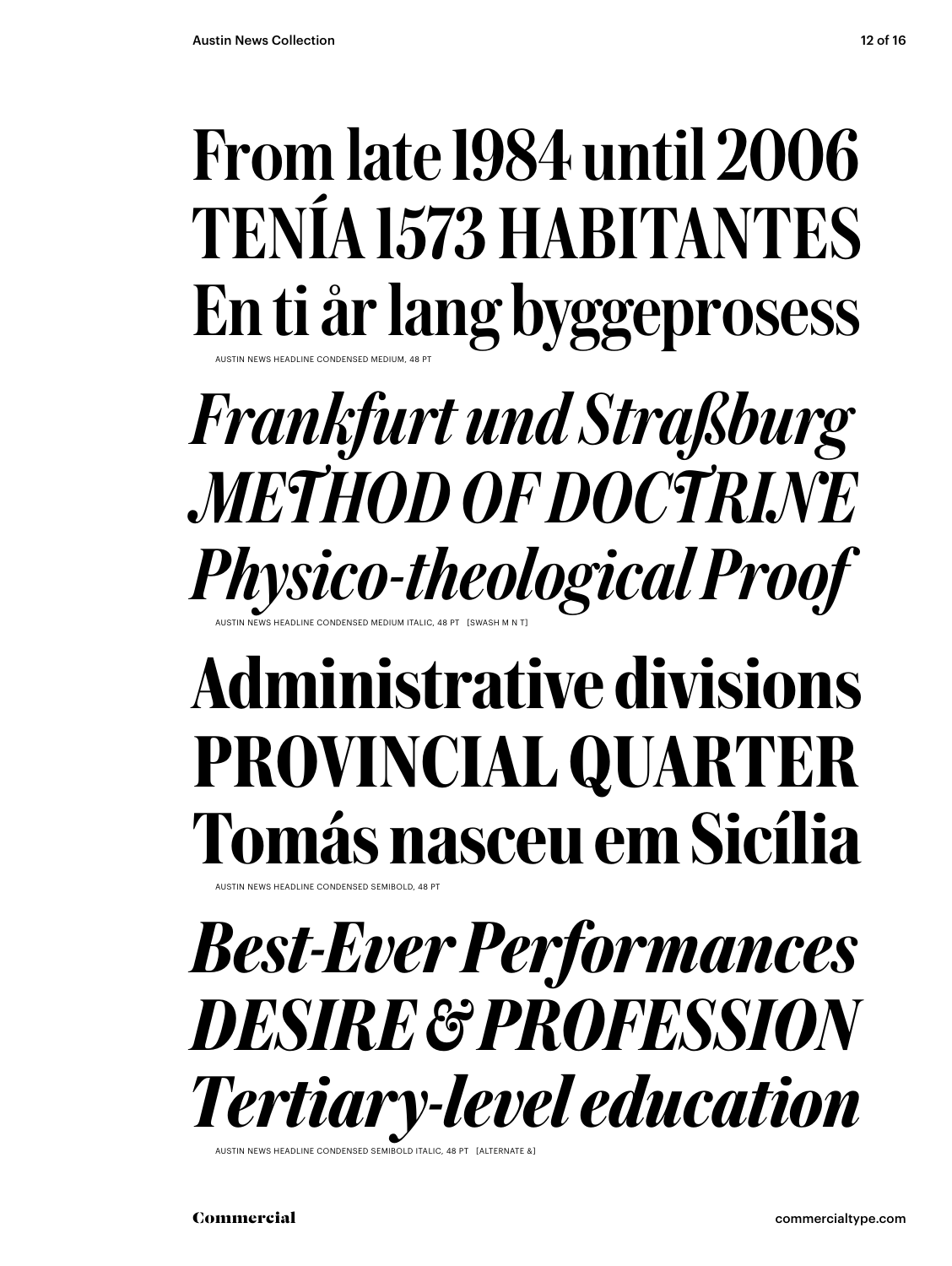## **Künstler rückblickend MUSIQUE RAISONNEE Discussing a transition**

AUSTIN NEWS HEADLINE CONDENSED BOLD, 48 PT [SWASH Q]

*Importanza ed eredità KOLMAS SILMÄLUOMI Terrain de la politique* AUSTIN NEWS HEADLINE CONDENSED BOLD ITALIC, 48 PT

## **Crítica da Razão Pura MIXED STRUCTURES La cuidad de Ecatepec**

AUSTIN NEWS HEADLINE CONDENSED EXTRABOLD, 48 PT

*Samoučenja i čitanja CHIEF OCCUPATIONS Oft-awarded position*

IN NEWS HEADLINE CONDENSED EXTRABOLD ITALIC, 48 PT [ALTERNAT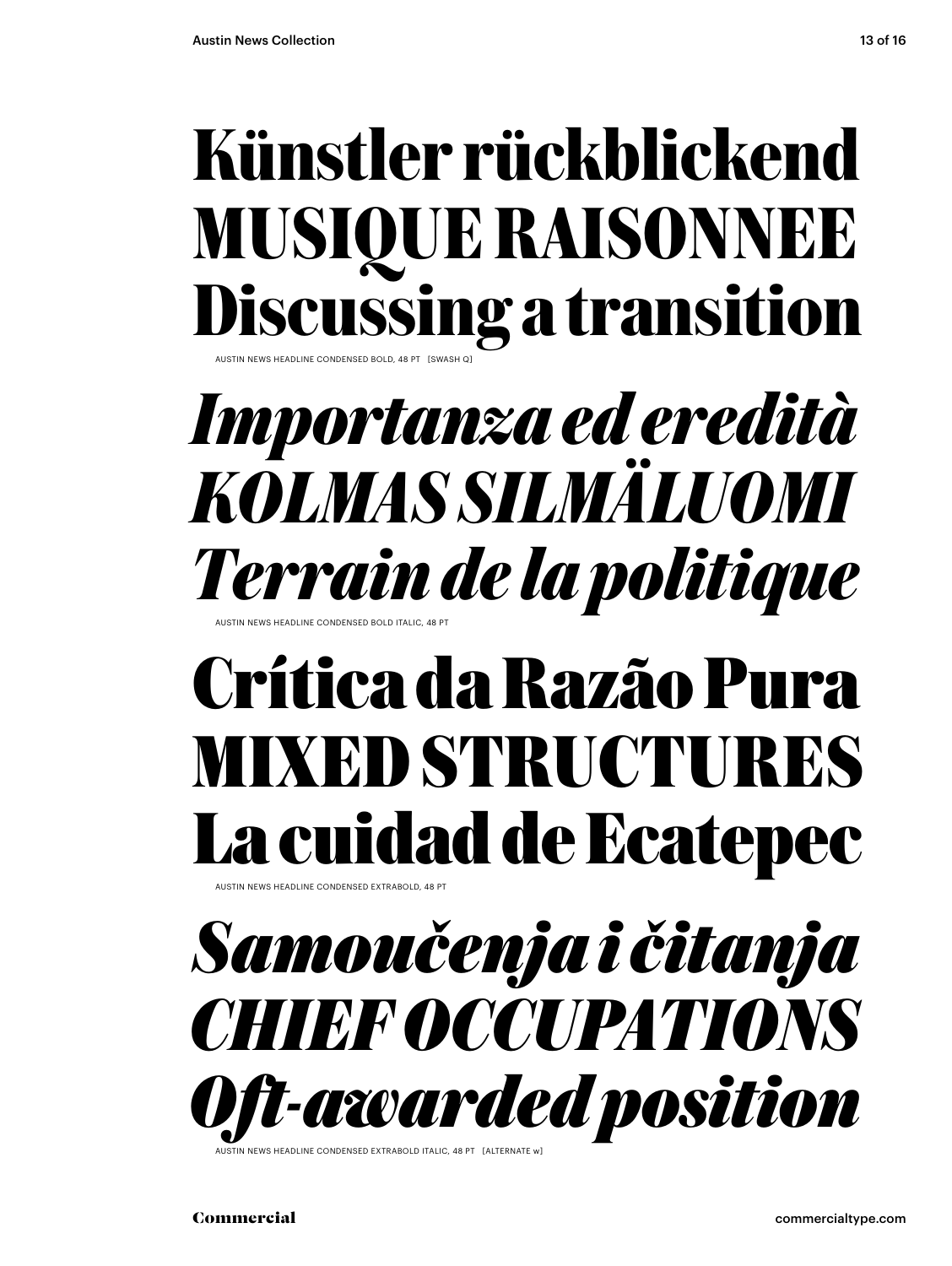## 1971 National Census ŘÁDU DOMINIKÁNŮ Jezikovne skupnosti

AUSTIN NEWS HEADLINE CONDENSED FAT, 48 PT [ALTERNATE K k]

## *Alternative versions UNSUNG VISIONARY Biometrische Daten*

AUSTIN NEWS HEADLINE CONDENSED FAT ITALIC, 48 PT

## Tres sílabas tónicas FREE & SOVEREIGN Semiclassical mode

.<br>AUSTIN NEWS HEADLINE CONDENSED ULTRA, 48 P

## *The wider contexts L'UNE DES VALLÉES Sądem wojskowym*

.<br>AS HEADLINE CONDENSED ULTRA ITALIC, 48 P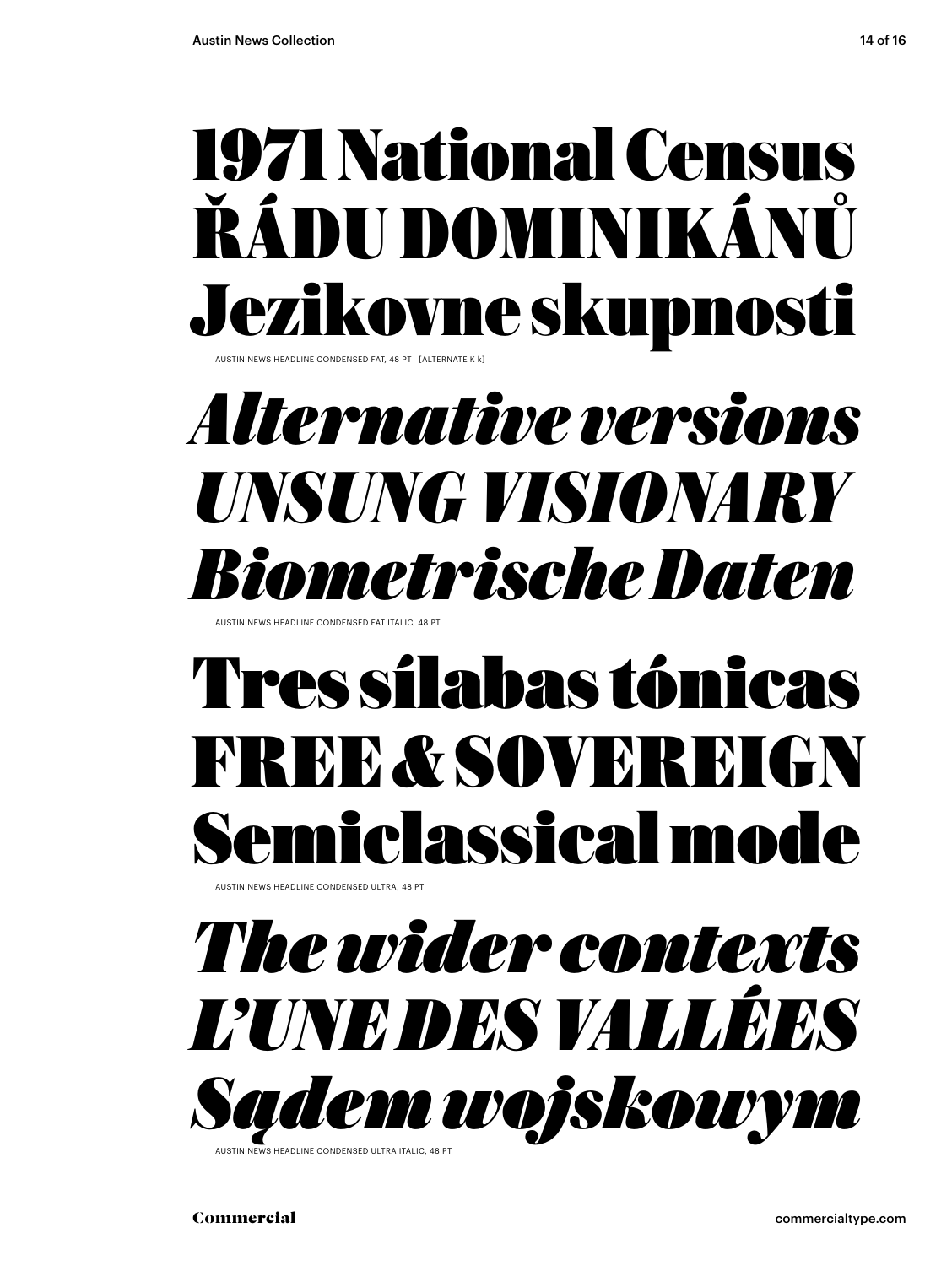## Rekisteritunnukseltaan

AUSTIN NEWS HEADLINE CONDENSED LIGHT, 60 PT

## Anthropomorphically

AUSTIN NEWS HEADLINE CONDENSED ROMAN, 60

AUSTIN NEWS HEADLINE CONDENSED MEDIUM, 60 PT Chemotherapeutical

AUSTIN NEWS HEADLINE CONDENSED SEMIBOLD, 60 PT rzezroczystych

## **Afstæðiskenningu**

AUSTIN NEWS HEADLINE CONDENSED BOLD, 60 PT

## **Interdisziplinäre**

AUSTIN NEWS HEADLINE CONDENSED EXTRABOLD, 60 PT

## anime

AUSTIN NEWS HEADLINE CONDENSED FAT, 60 PT

Metamorphosis

AUSTIN NEWS HEADLINE CONDENSED ULTRA, 60 PT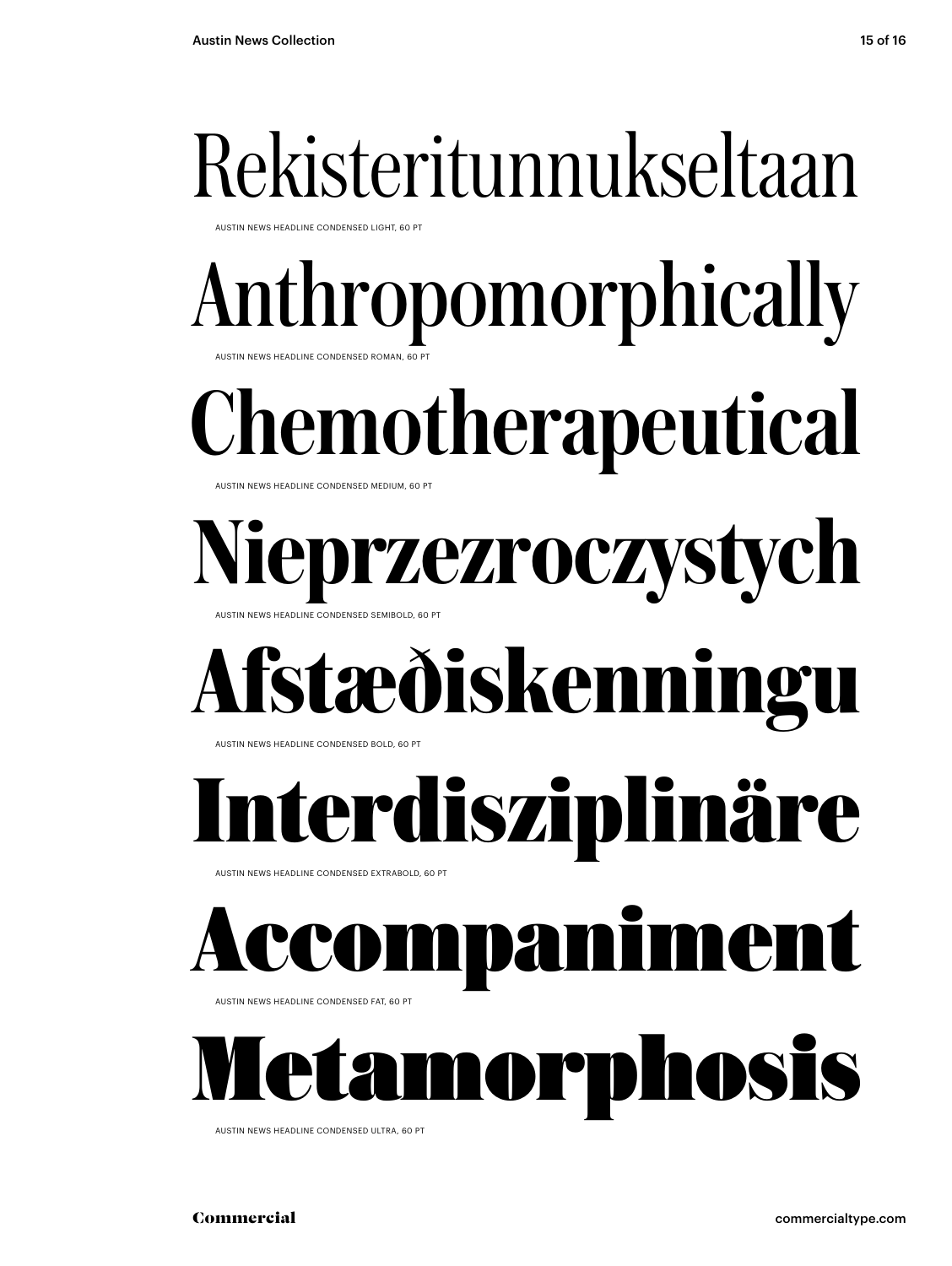

AUSTIN NEWS HEADLINE CONDENSED LIGHT ITALIC, 60 PT



AUSTIN NEWS HEADLINE CONDENSED ROMAN ITALIC, 60 PT [ALTERNATE g]

*Counterculturalistic*

AUSTIN NEWS HEADLINE CONDENSED MEDIUM ITALIC, 60 PT



AUSTIN NEWS HEADLINE CONDENSED SEMIBOLD ITALIC, 60 PT





**USTIN NEWS HEADLINE CONDENSED EXTRABOLD ITALIC, 6** 



AUSTIN NEWS HEADLINE CONDENSED FAT ITALIC, 60 PT



AUSTIN NEWS HEADLINE CONDENSED ULTRA ITALIC, 60 PT [ALTERNATE g]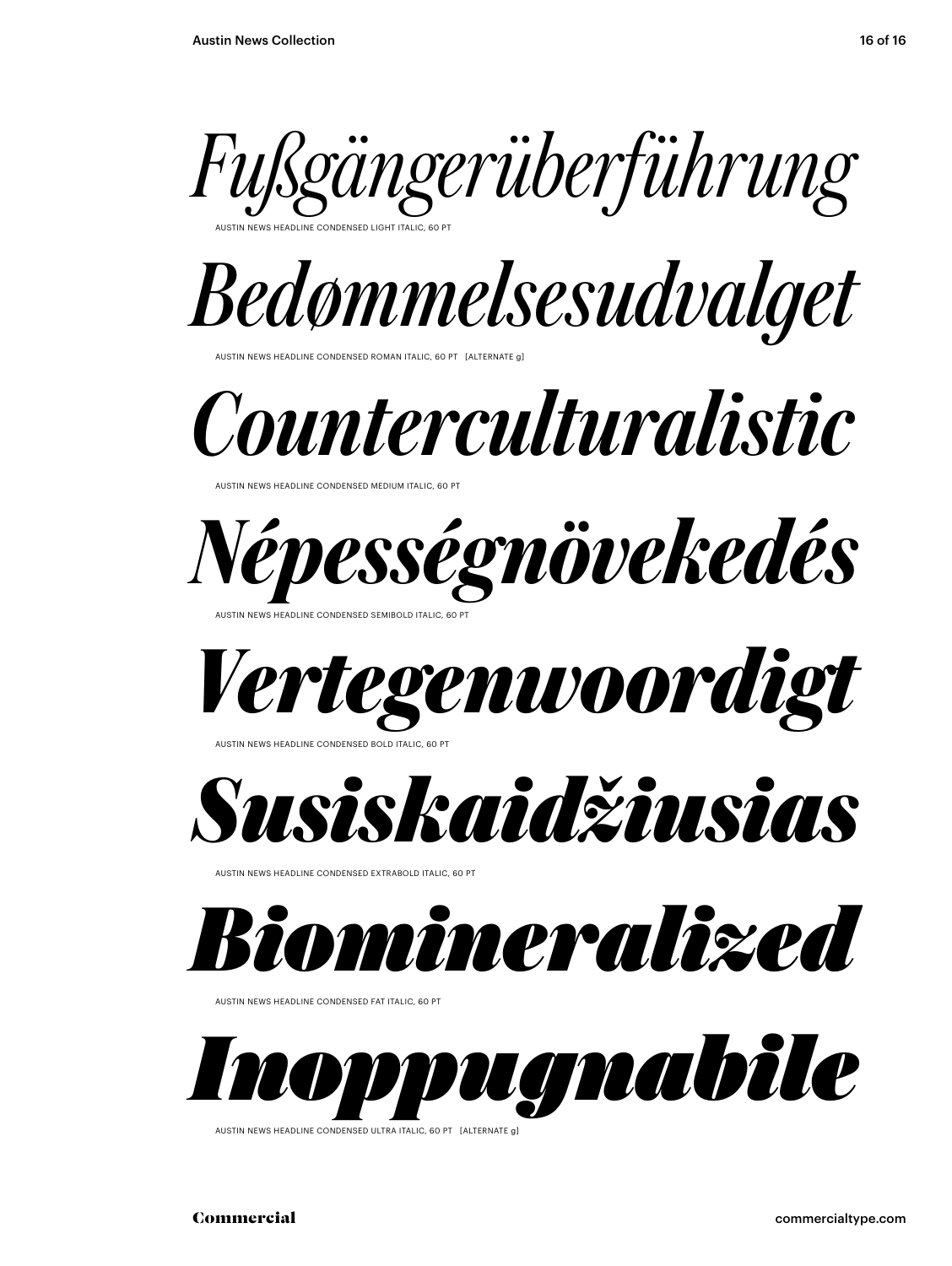## **Austin News** *Headline*

Austin News Headline is a typeface that is designed to retain the elegance of the original Austin, while handling the rigours of news design. Designed for magazines, Austin was economical without seeming to be overtly condensed. In Austin News Headline economy is achieved not only on the horizontal axis, but on the vertical axis as well.

#### **PUBLISHED** 2016

**DESIGNED BY** PAUL BARNES

**14 STYLES** 7 WEIGHTS W/ ITALICS

**FEATURES** PROPORTIONAL LINING FIGURES SWASH CAPITALS (ITALIC)

Retaining the sharp tapered serifs and elegant letterforms, the x-height is increased, with shortened ascenders and descenders. With a range of weights it can be used throughout newspapers where headlines cover a wide variety of news, opinion and lifestyle stories. With its elegant italic, Austin News Headline manages to retain the qualities of the original, yet is perfectly suited for contemporary news design, both on paper and on screen, as demonstrated in Jon Hill's top-to-bottom redesign of the print and online editions of *The Daily Telegraph*, where the design debuted in 2015.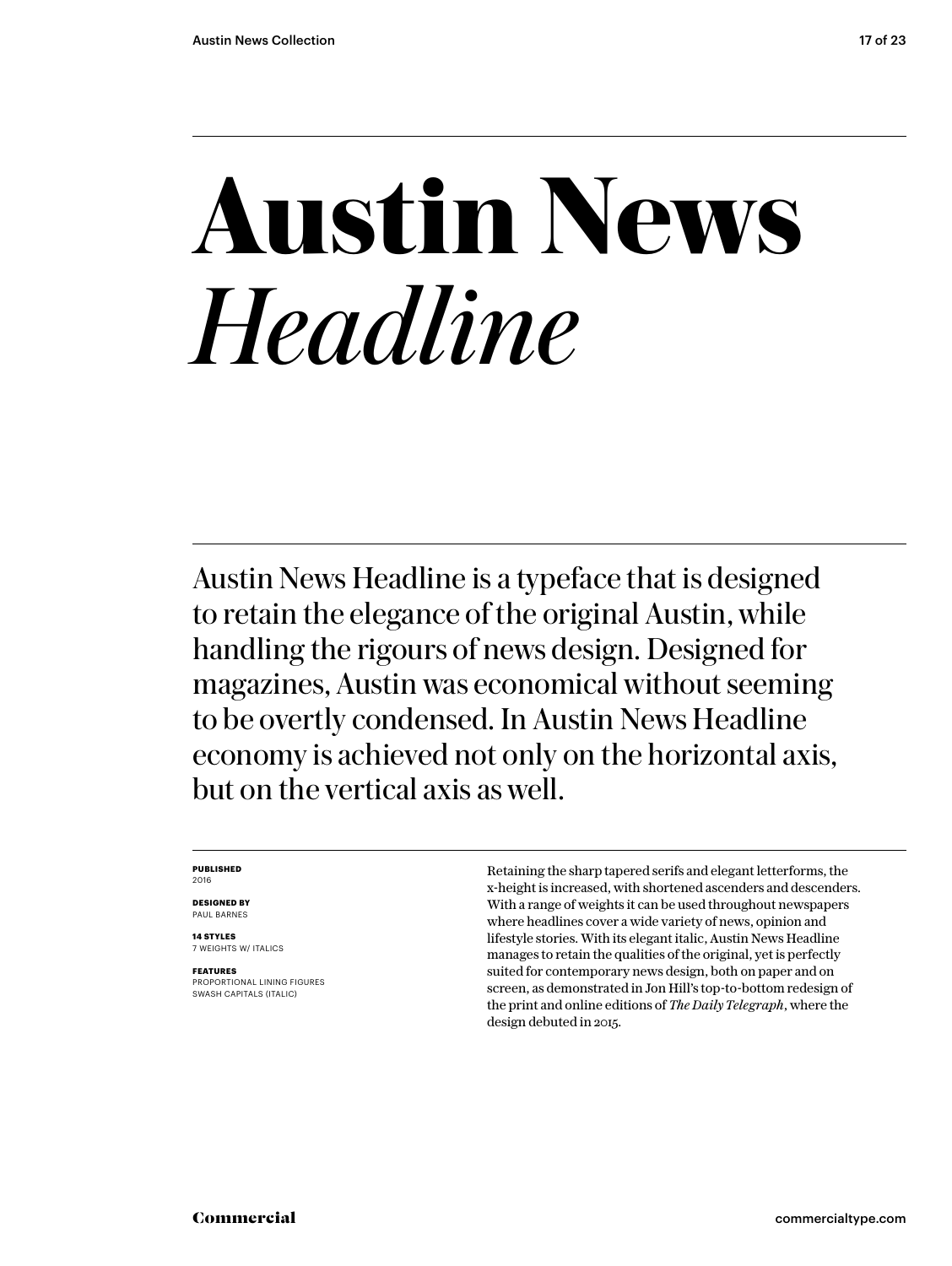The Revival Movement SEÑALE BIOMÉDICA Logischen Propädeutik AUSTIN NEWS HEADLINE LIGHT, 48 PT

*Le polynôme d'Alexander AMAZING RESEARCH Formal adopted 'opinion'* AUSTIN NEWS HEADLINE LIGHT ITALIC, 48 PT

### Schema di lavorazione PRŪSIŠKASIS MĖLIS Carolingian Heartland AUSTIN NEWS HEADLINE ROMAN, 48 PT

*Envisions a new village TIDIGARE FÖRSLAG Non-Acoustic Purposes*

AUSTIN NEWS HEADLINE ITALIC, 48 PT [SWASH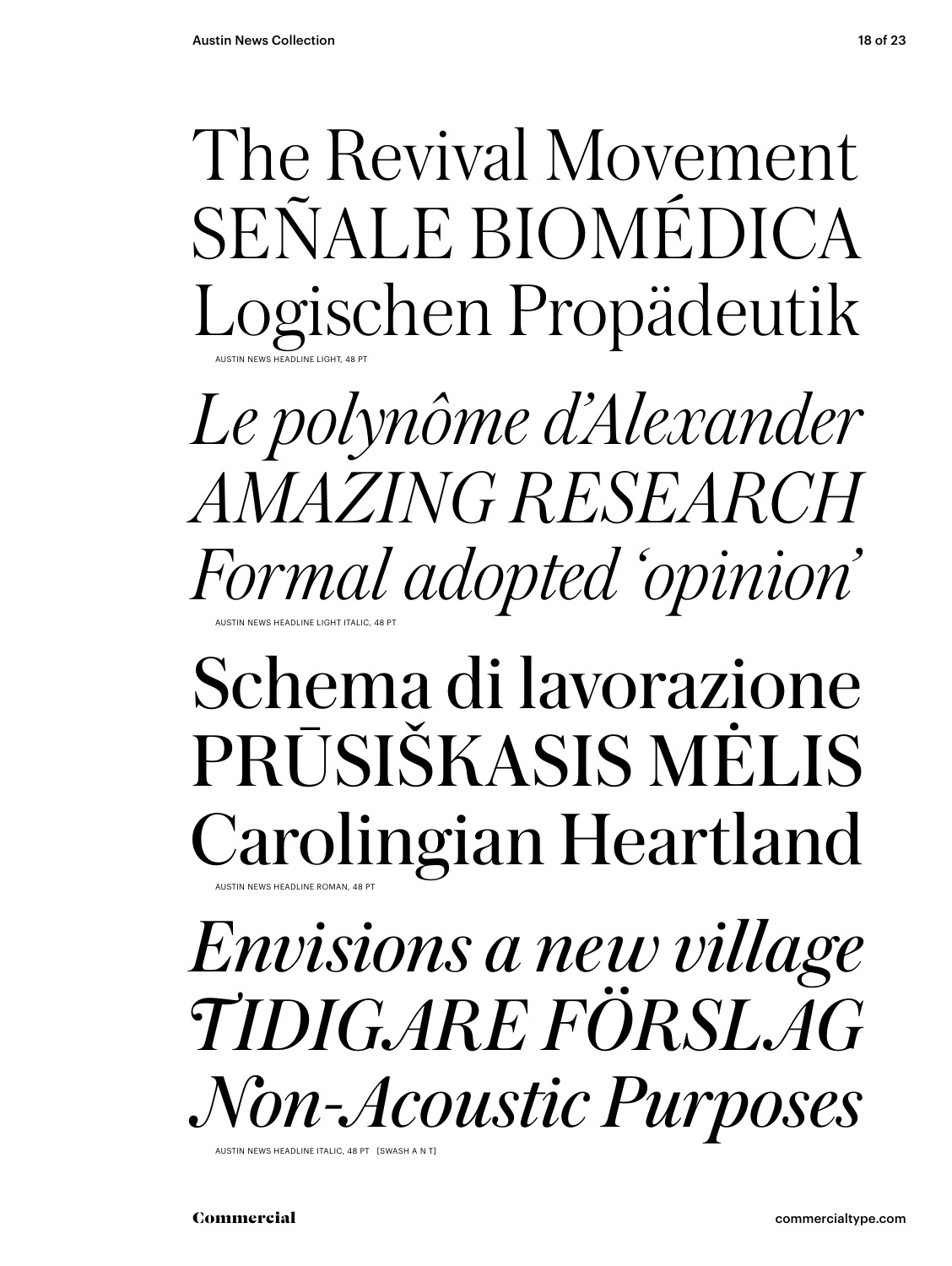### Vieux Port waterfront NATIONAL NOVELS Das Original von 1535 AUSTIN NEWS HEADLINE MEDIUM, 48 PT

*Populært ferieområde OVER £2.8 MILLION Região metropolitana* AUSTIN NEWS HEADLINE MEDIUM ITALIC, 48 PT

### **Megnyilatkozásokba VISUAL ENGINEER Shadow rapporteurs** AUSTIN NEWS HEADLINE SEMIBOLD, 48 PT

*Davidian Revolution POLAIRE RESPONS Filozofların atomlar* AUSTIN NEWS HEADLINE SEMIBOLD ITALI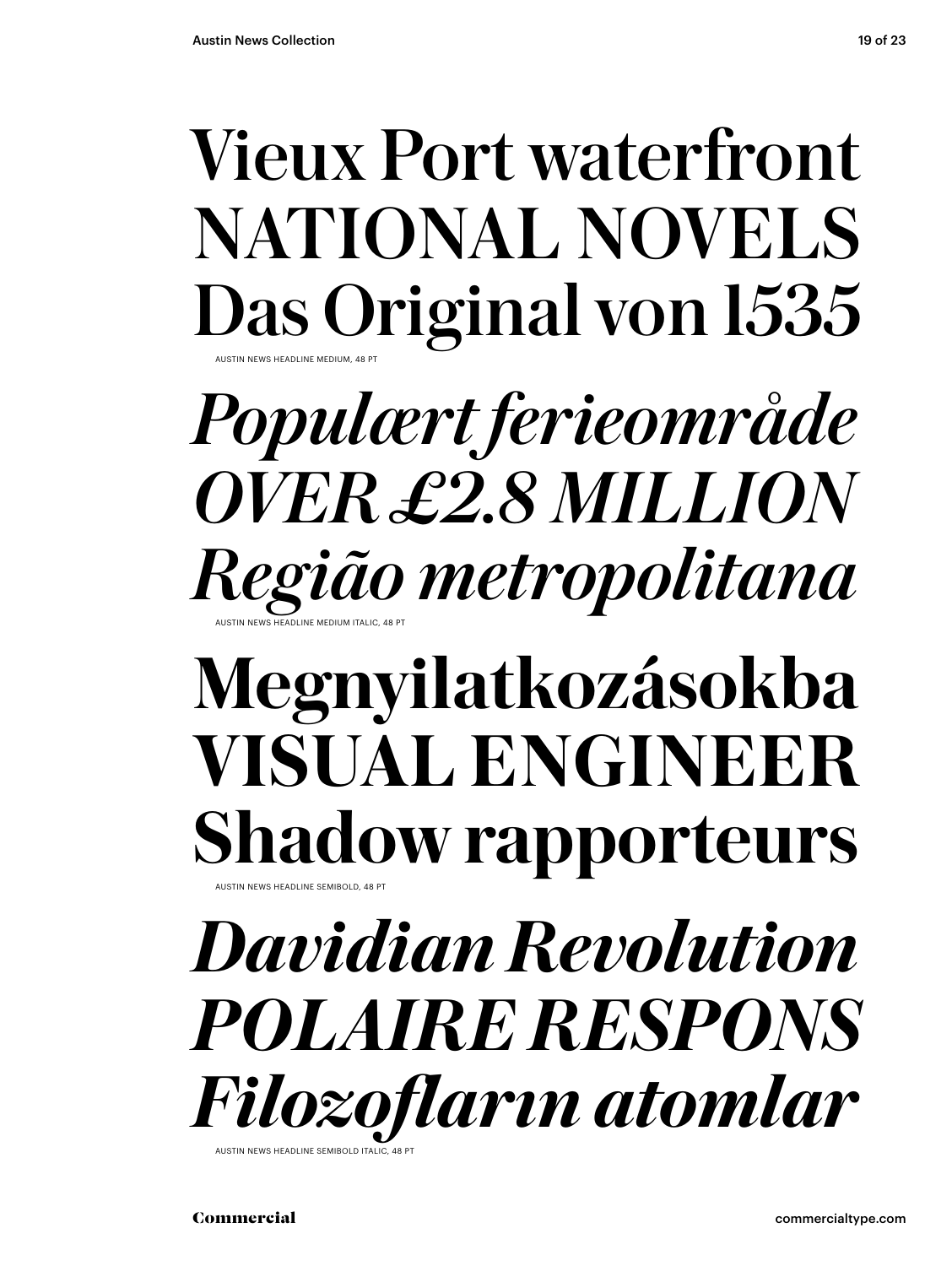## **Ultraviolettisäteilyn MEÐ HLJÓÐNEMA Diplomatic security**

AUSTIN NEWS HEADLINE BOLD, 48 PT

## *La prima personale GROS ORCHESTRA Zemljopisni položaj* AUSTIN NEWS HEADLINE BOLD ITALIC, 48 PT

## **Uspořádaná trojice CRITICAL ESSAYS Belangrijkste werk** AUSTIN NEWS HEADLINE EXTRABOLD, 48 PT [ALTERNATE k]



AUSTIN NEWS HEADLINE EXTRABOLD ITALIC, 48 PT [SWASH J M T &]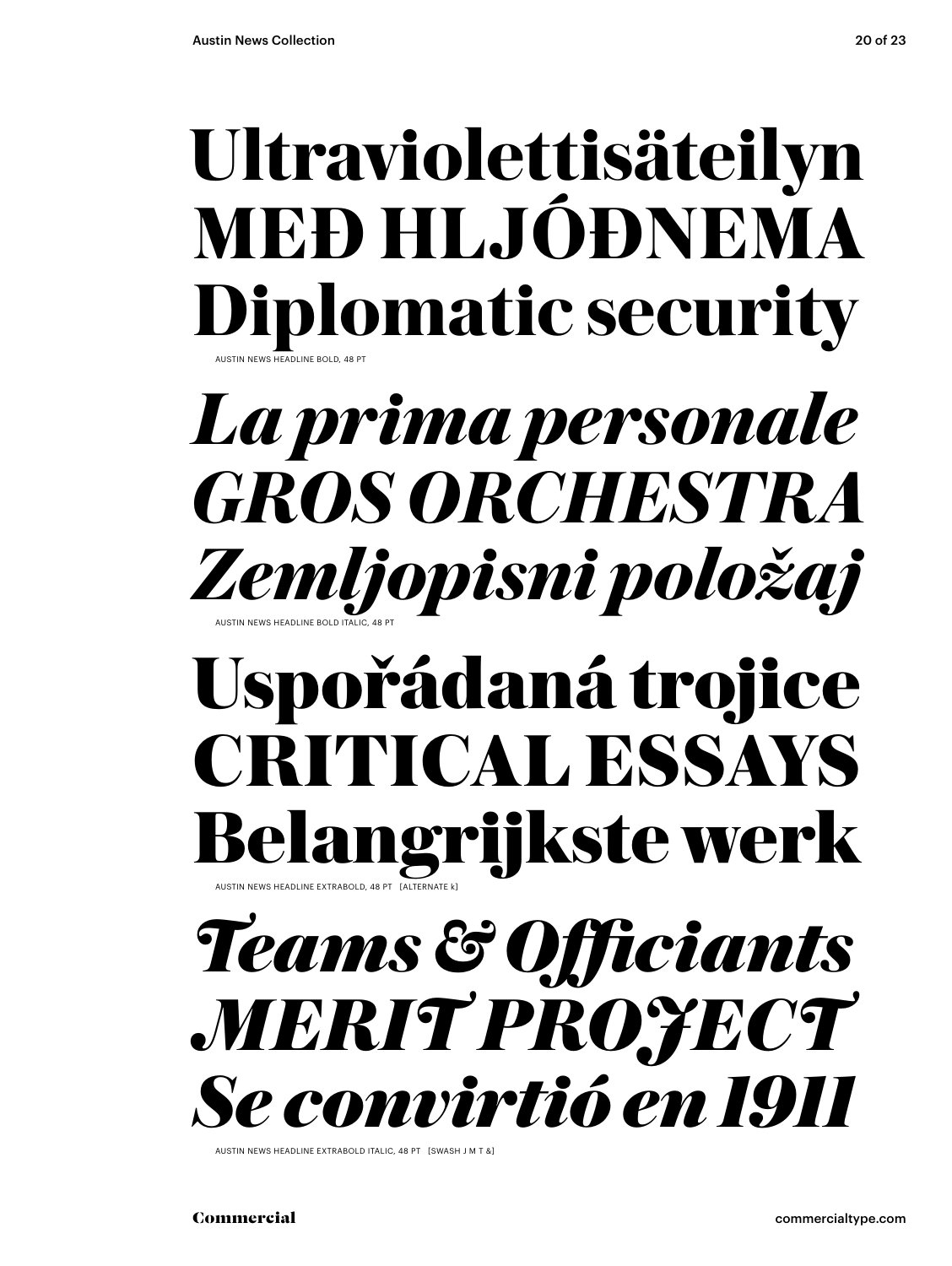### Priėmimo kapsulę HÝERÓNÝMUSAR Muscat-lajikkeista AUSTIN NEWS HEADLINE FAT, 48 PT

## *Leaked new detail EPOCA MODERNĂ Personal qualities* AUSTIN NEWS HEADLINE FAT ITALIC, 48 PT

## Naturphilosophie OPEN QUESTION rand monume

.<br>AUSTIN NEWS HEADLINE ULTRA, 48 PT

*El Estilo Artístico CHÂTEAU FRANC Congo watershed*

AUSTIN NEWS HEADLINE ULTRA ITALIC, 48 PT [ALTERNATE w]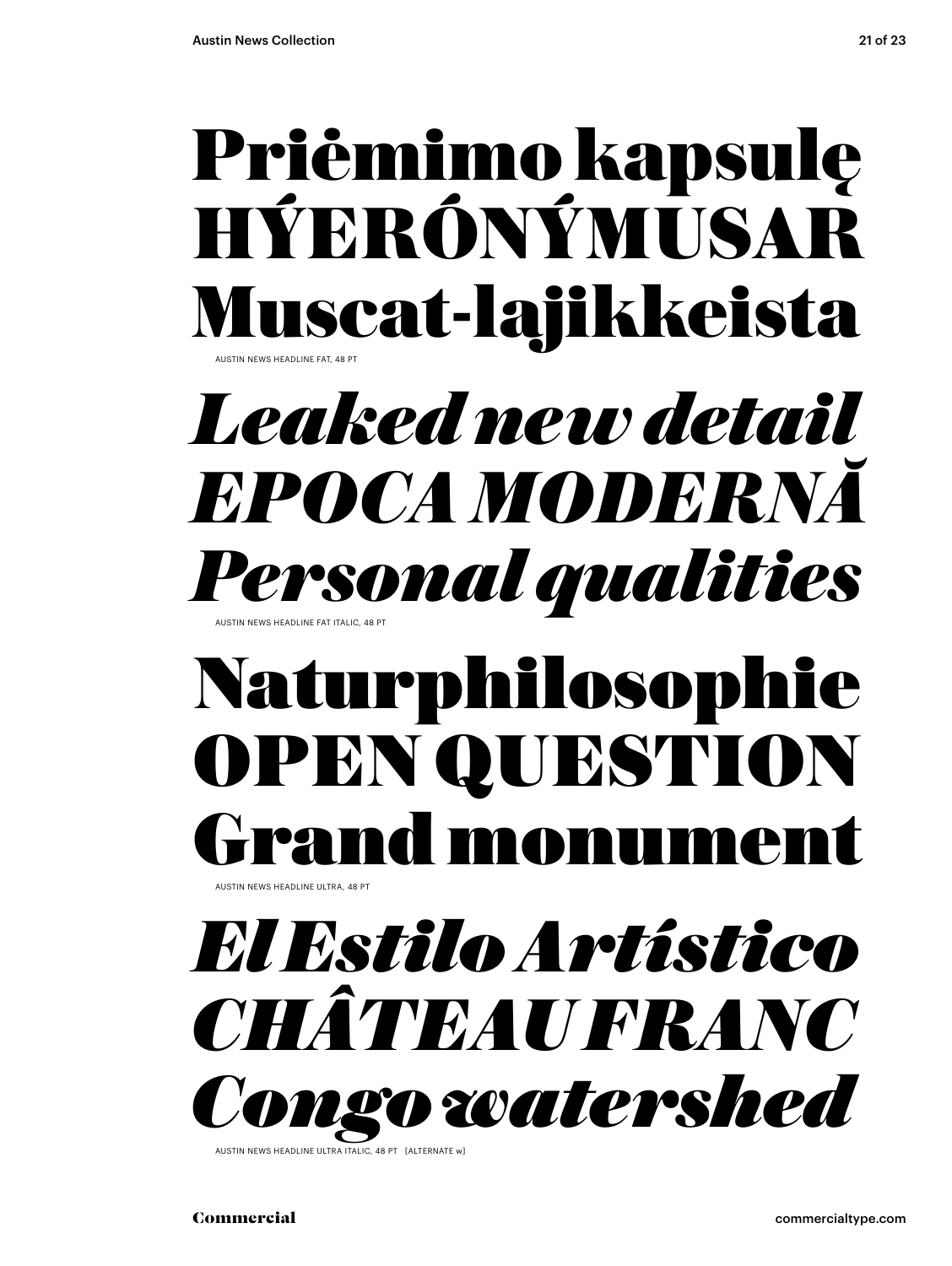## Chromolithograph AUSTIN NEWS HEADLINE LIGHT, 60 PT

Suðaustanverðum

AUSTIN NEWS HEADLINE ROMAN, 60 PT

### Ekspresjonismen AUSTIN NEWS HEADLINE MEDIUM, 60 PT

## **Nächstkleineren**

AUSTIN NEWS HEADLINE SEMIBOLD, 60 PT [ALTERNATE k]

### **Principalement** AUSTIN NEWS HEADLINE BOLD, 60 PT

**Iernationally** 

AUSTIN NEWS HEADLINE EXTRABOLD, 60 PT

## udzskaitlīgi

AUSTIN NEWS HEADLINE FAT, 60 PT



AUSTIN NEWS HEADLINE ULTRA, 60 PT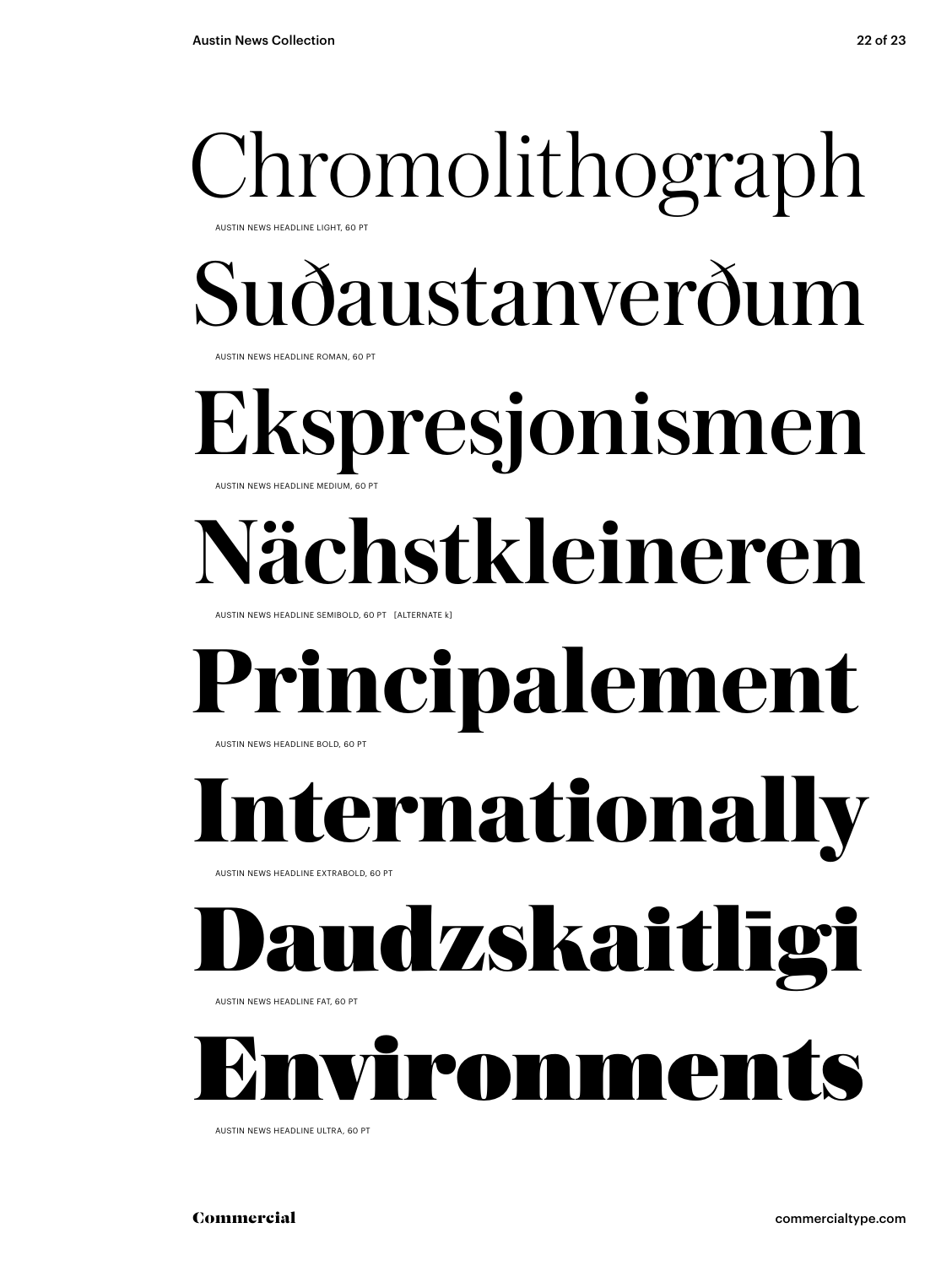

AUSTIN NEWS HEADLINE LIGHT ITALIC, 60 PT



*Autobiographical* AUSTIN NEWS HEADLINE MEDIUM ITALIC, 60 PT [ALTERNATE g]

*Bladbewegingen* 

NEWS HEADLINE SEMIBOLD ITALIC, 60

*Tradizionalista*

AUSTIN NEWS HEADLINE BOLD ITALIC, 60 P



AUSTIN NEWS HEADLINE EXTRABOLD ITALIC, 60 PT



AUSTIN NEWS HEADLINE FAT ITALIC, 60 PT



AUSTIN NEWS HEADLINE ULTRA ITALIC, 60 PT [ALTERNATE g y]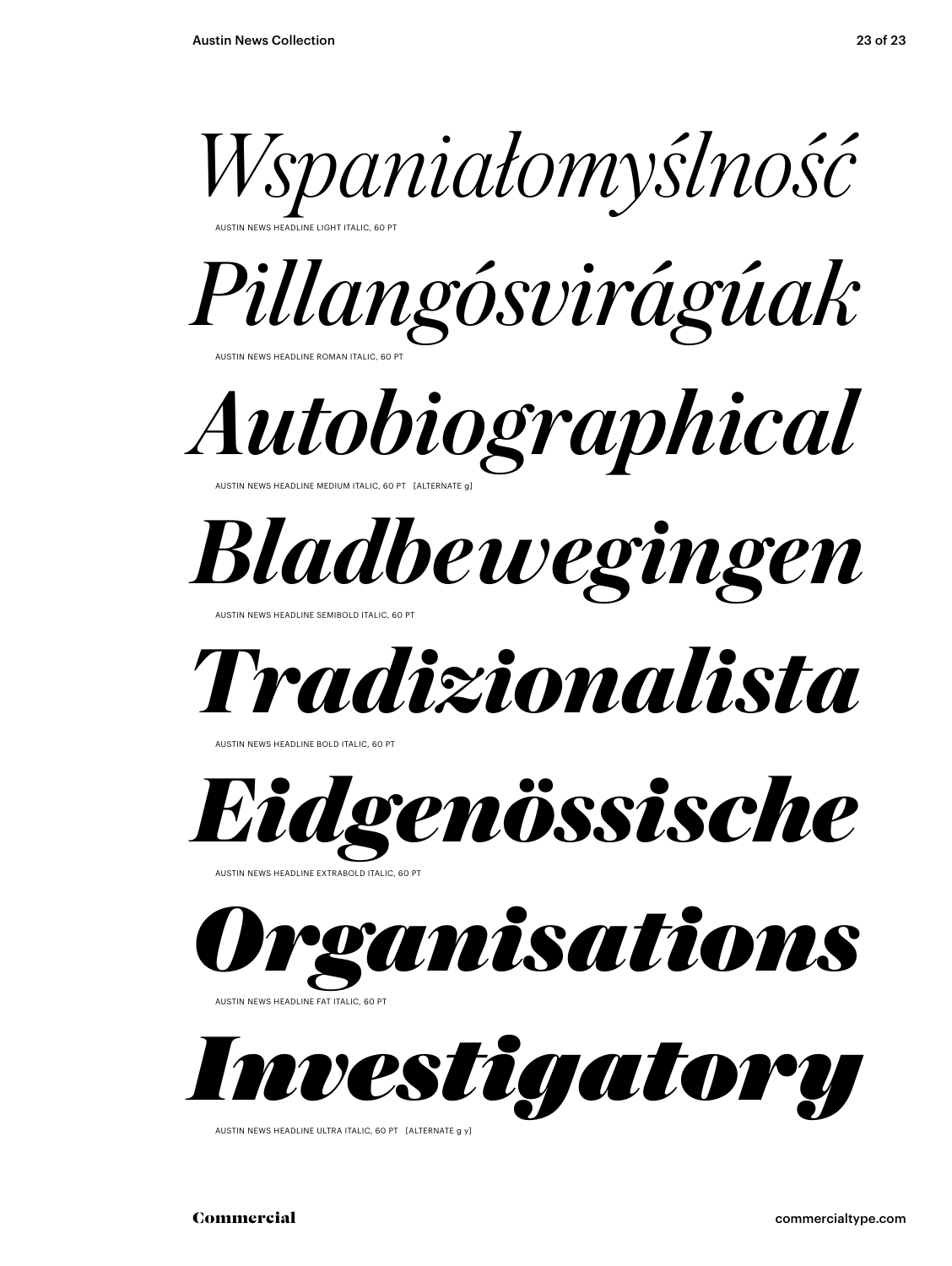## **Austin News** *Deck*

Loosely based on the 18th century typefaces cut by Richard Austin for the publisher John Bell, Austin News encapsulates an elegant yet easy Anglo charm, with the clean finish appropriate to contemporary news media. Austin News Deck is designed for subheads and other in-between display sizes.

#### **PUBLISHED** 2016

**DESIGNED BY** PAUL BARNES

**16 STYLES** 8 WEIGHTS W/ ITALICS

**FEATURES** PROPORTIONAL LINING FIGURES SWASH CAPITALS (ITALIC)

Austin News Deck should be used where the thin strokes of Headline would be too delicate and the Text too robust. Its extensive range of weights, from Light to Ultra, provide choices well suited to any type of content, from hard news, to sports, through to fashion stories. In spite of its historical roots, the family is very well suited to the screen, with Deck maintaining both legibility and personality even on small handheld devices.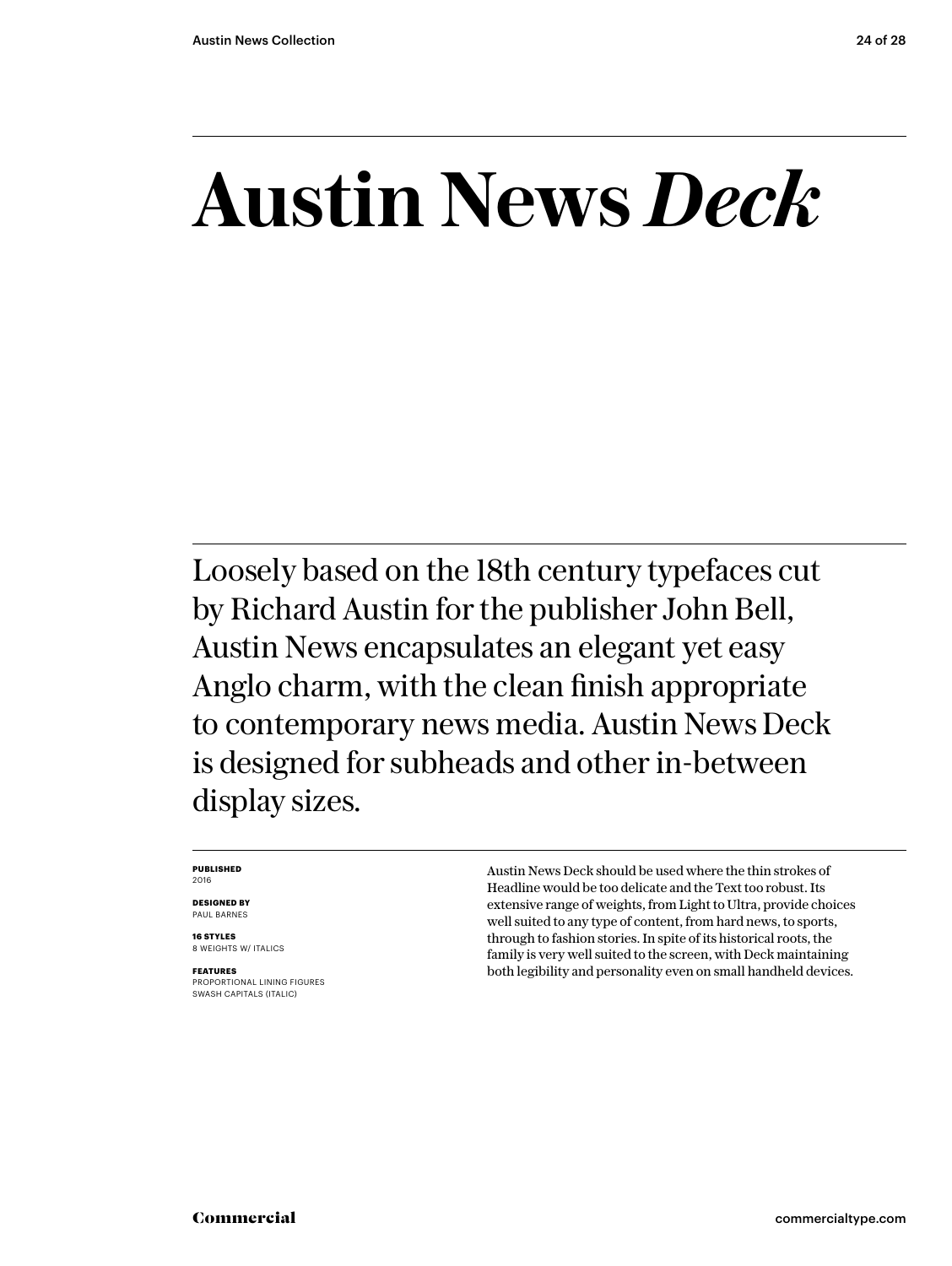LA PRESENZA DI FONDI STRUTTURALI The inaugural sitting of the authority in 1971 *SMALLER STATES SUCH AS GREENLAND Árið 67 fór Neró til Grikklands og söng hann á* AUSTIN NEWS DECK LIGHT, LIGHT ITALIC, 24 PT

SEMINAL WORKS OF HER DISCIPLINE Humboldtian ideals of science and culture *LIST OF 110 OPERATING CURRENCIES The charter is the oldest existing still in force*

AUSTIN NEWS DECK ROMAN, ITALIC, 24 PT [SWASH A N T, ALTER

THOUGHT OF AS 'PURE' LANGUAGES La corriente de Humboldt proviene de la *FORT ORANJE WAS IN FEITE EEN VAN A new empirical neural networks concept*

AUSTIN NEWS DECK MEDIUM, MEDIUM ITALIC, 24 PT

**MANUFACTURES FOR COLLECTORS These pioneers of the manor embarked** *EL MECANISMO QUE PRODUCE ESTA Die gemäß den Rechtsetzungsverfahren*

AUSTIN NEWS DECK SEMIBOLD, SEMIBOLD ITALIC, 24 PT [ALTERNATE g]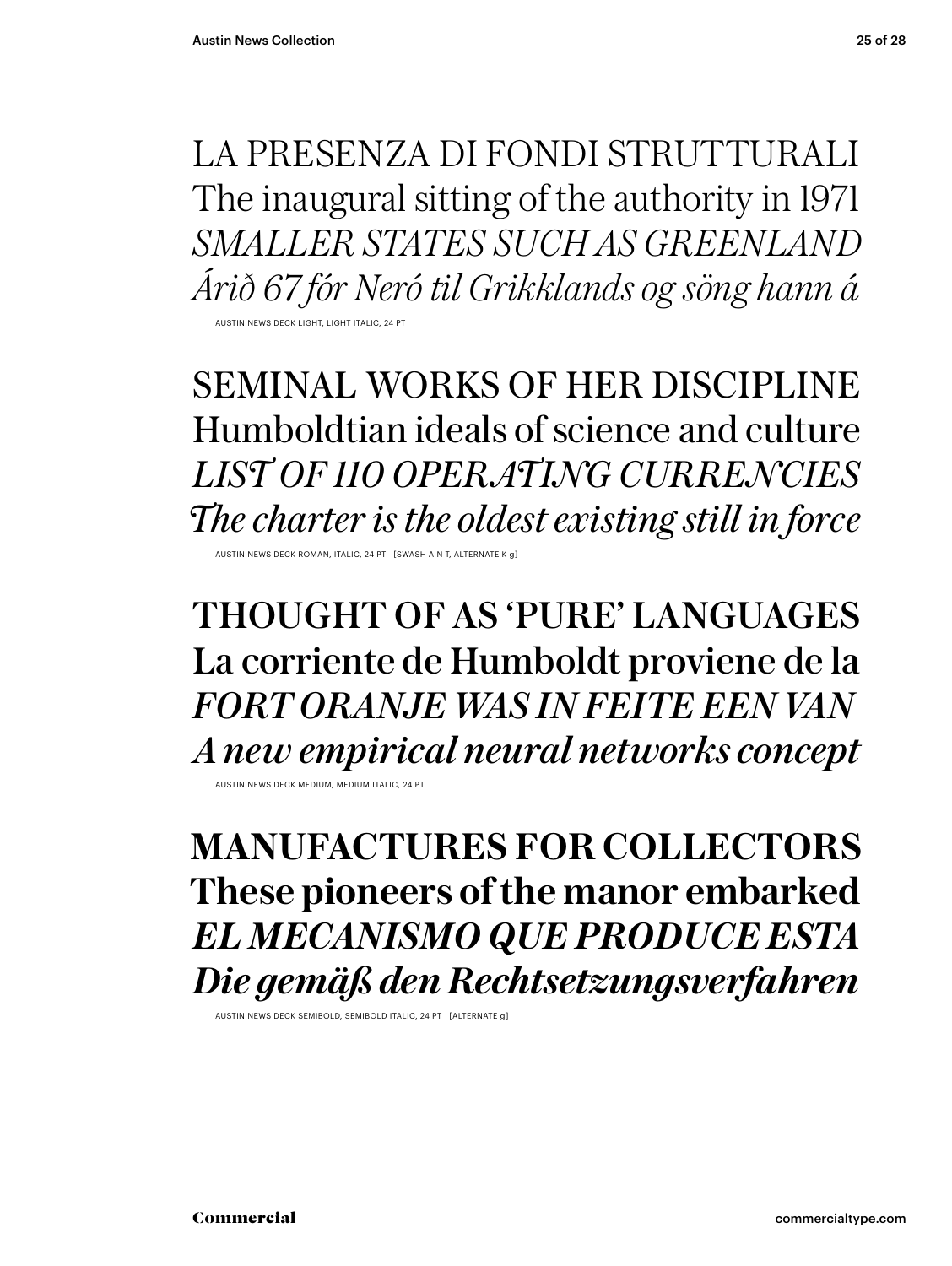### **STJARNFRÆÐILEGRA FYRIRBÆRA 199 Founding Principles of a Republic** *CONCLUENT UNE ALLIANCE EN 1351 Bryłki lodu o średnicy powyżej 1.5 mm*

AUSTIN NEWS DECK BOLD, BOLD ITALIC, 24 PT [ALTERNATE A]

### **FEW BOUNDARIES IN DIPLOMACY Gracefully arced to follow new roads** *BUNLAR GÜNEŞ IŞIĞINI TAMAMEN An expressiveness wasn't important*

AUSTIN NEWS DECK EXTRABOLD, EXTRABOLD ITALIC, 24

### HIS TIME-WORN METHODOLOGY Inoltre affinché questo fenomeno si *INFLUX OF 1.5 MILLION PEOPLE In the western portions of its range*

AUSTIN NEWS DECK FAT, FAT ITALIC, 24 PT [SWASH M N, ALTERNATE w]

### KUITENKIN MIKÄLI TIEDETÄÄN Außerdem sind seine Motive in der *L'ŒUVRE D'UNE PERSONNALITÉ Distinctive & Analytic Character*

AUSTIN NEWS DECK ULTRA, ULTRA ITALIC, 24 PT [ALTERNATE Y &]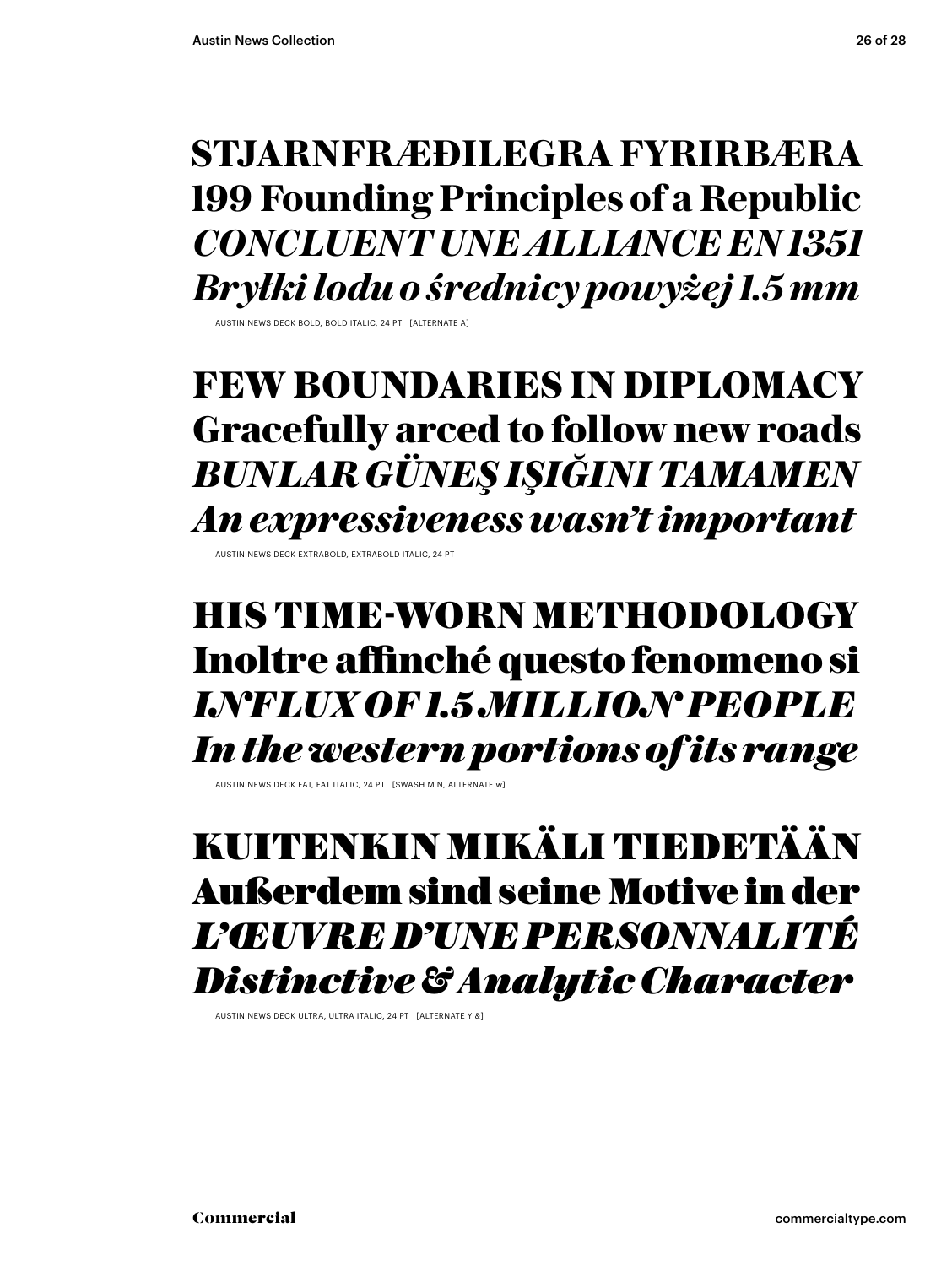## Macrominiaturization

AUSTIN NEWS DECK LIGHT, 48 PT

Contratransferencias

AUSTIN NEWS DECK ROMAN, 48 PT

## niversitetskarriere

AUSTIN NEWS DECK MEDIUM, 48 PT [ALTERNATE k]

### **Järjenvastaisuuksia AUSTIN NEWS DECK SEMIBOLD, 48 PT**

## **Homéomorphisme**

AUSTIN NEWS DECK BOLD, 48 PT

## **Disentanglements**

AUSTIN NEWS DECK EXTRABOLD, 48 PT

## Contemporanei

AUSTIN NEWS DECK FAT, 48 PT

## leophytologist

AUSTIN NEWS DECK ULTRA, 48 PT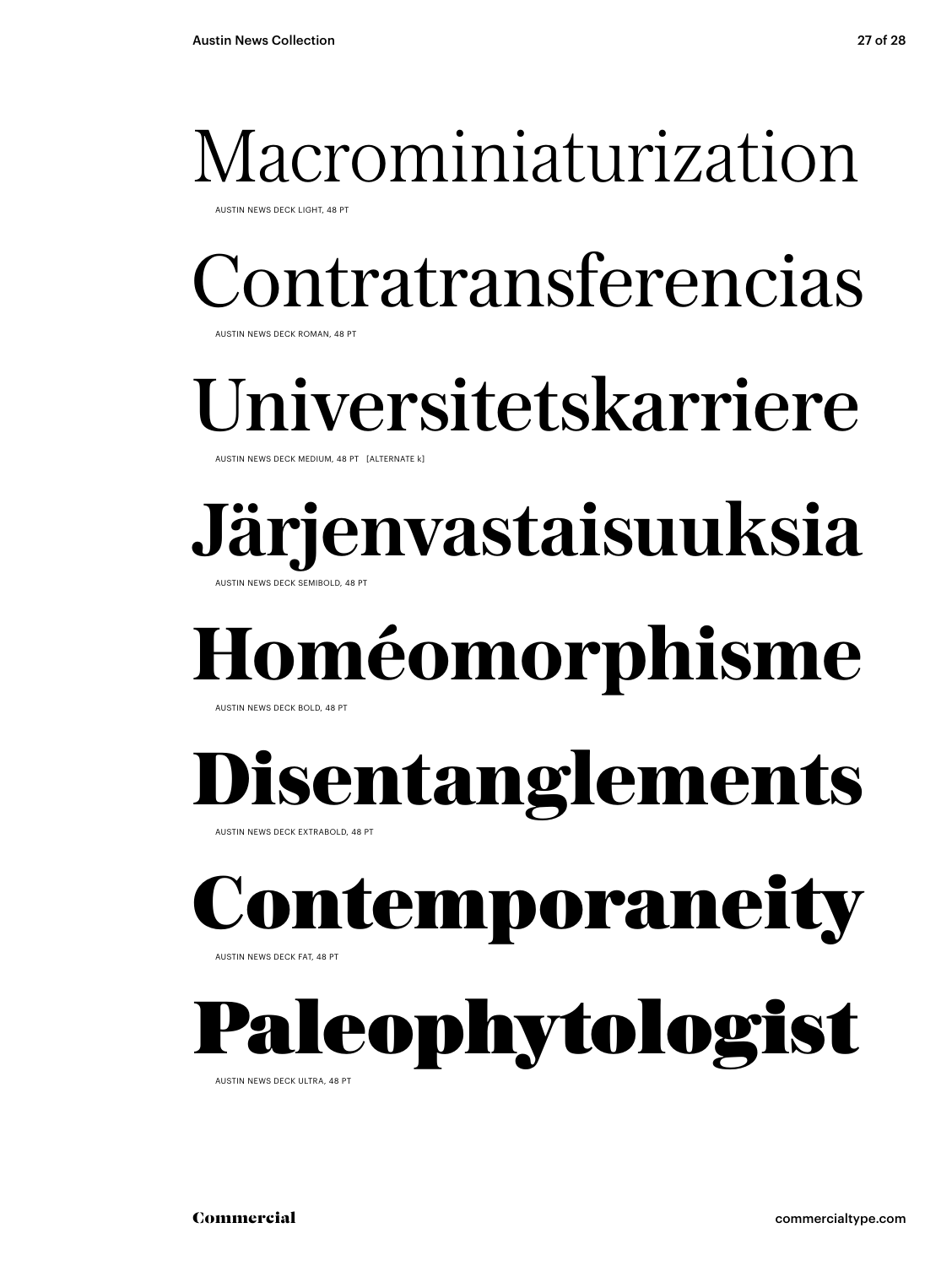

AUSTIN NEWS DECK LIGHT ITALIC, 48 PT

*Thalassotheraputical*

AUSTIN NEWS DECK ITALIC, 48 PT

*Radiotélégraphiques*

AUSTIN NEWS DECK MEDIUM ITALIC, 48 PT. [ALTERNATE c]



AUSTIN NEWS DECK SEMIBOLD ITALIC, 48 PT



AUSTIN NEWS DECK BOLD ITALIC, 48 PT [ALTERNATE

*Supercontinental*

AUSTIN NEWS DECK EXTRABOLD ITALIC, 48 PT



AUSTIN NEWS DECK FAT ITALIC, 48 PT [ALTERNATE J]



AUSTIN NEWS DECK ULTRA ITALIC, 48 PT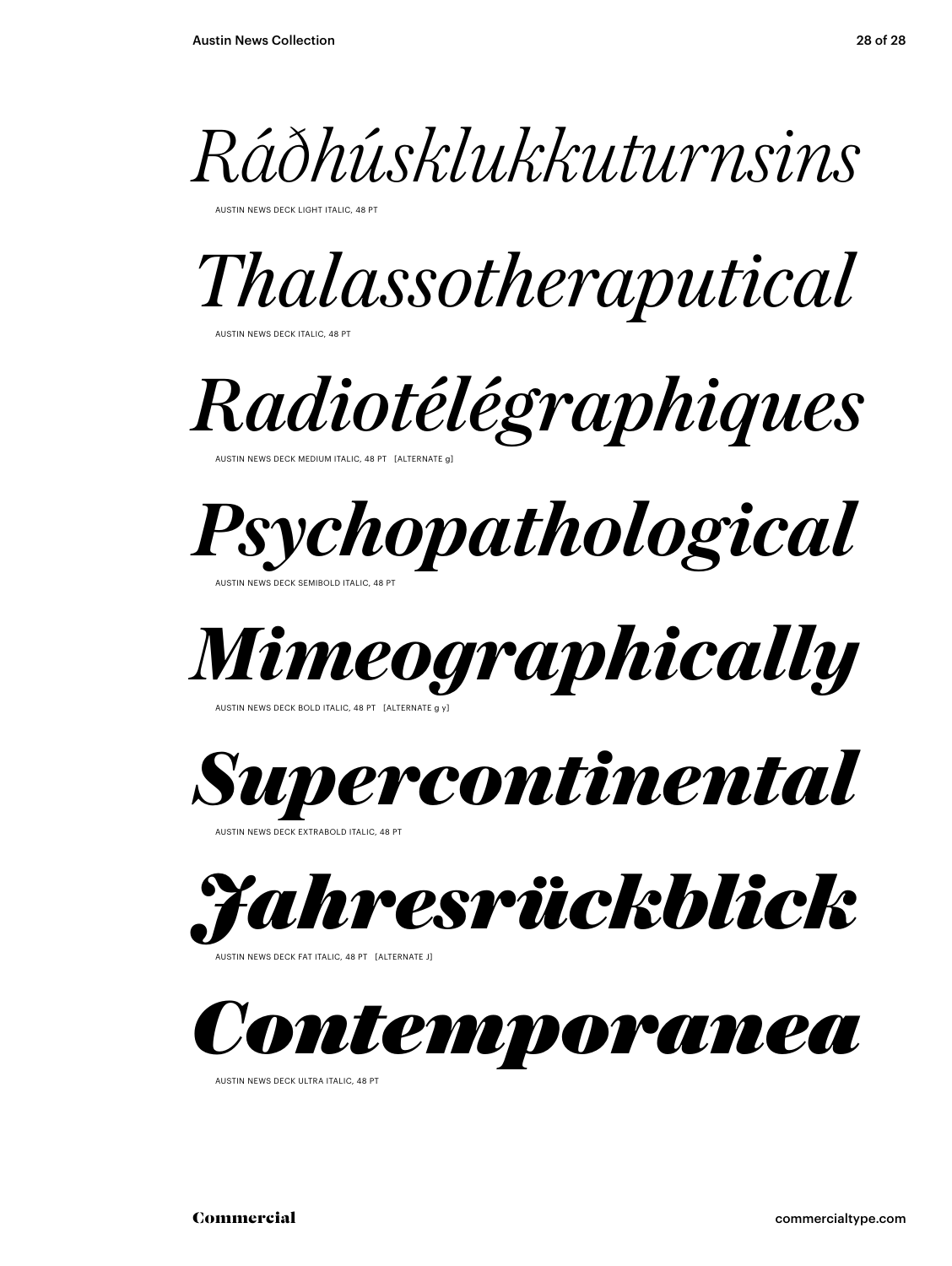## Austin News *Text*

Designed for text sizes, Austin News Text is economical and legible, with a newslike and trustworthy tone. Its large x height, robust serifs, and short ascenders and descenders allow it to maintain comfortable readability down to small sizes on newsprint and on screen. Serious in tone, yet more elegant than most news text faces, nuances like the curved leg on the **k** give the family a subtle warmth and personality.

#### **PUBLISHED** 2016

**DESIGNED BY** PAUL BARNES

**10 STYLES** 5 WEIGHTS W/ ITALICS

#### **FEATURES**

PROPORTIONAL OLDSTYLE/LINING FIGURES TABULAR LINING FIGURES FRACTIONS (PREBUILT AND ARBITRARY) SUPERSCRIPT/SUBSCRIPT SWASH CAPITALS (ITALIC) SMALL CAPS (ROMAN) SMALL CAP PROPORTIONAL FIGURES (ROMAN) Austin News Text features five weights, each with matching italics, from Roman and a slightly heavier Roman No. 2 up to a Fat weight that is well suited for running titles and emphasis in information graphics. The family includes all the necessary accompaniments one expects in a text face, small capitals, and various figure and fraction styles. The italics also feature swash capitals, as Richard Austin's original designs of the eighteenth century did. Though initially designed for newspapers, Austin News Text is equally adept as a book and magazine text face where space is at a premium, and works seamlessly between screen and print.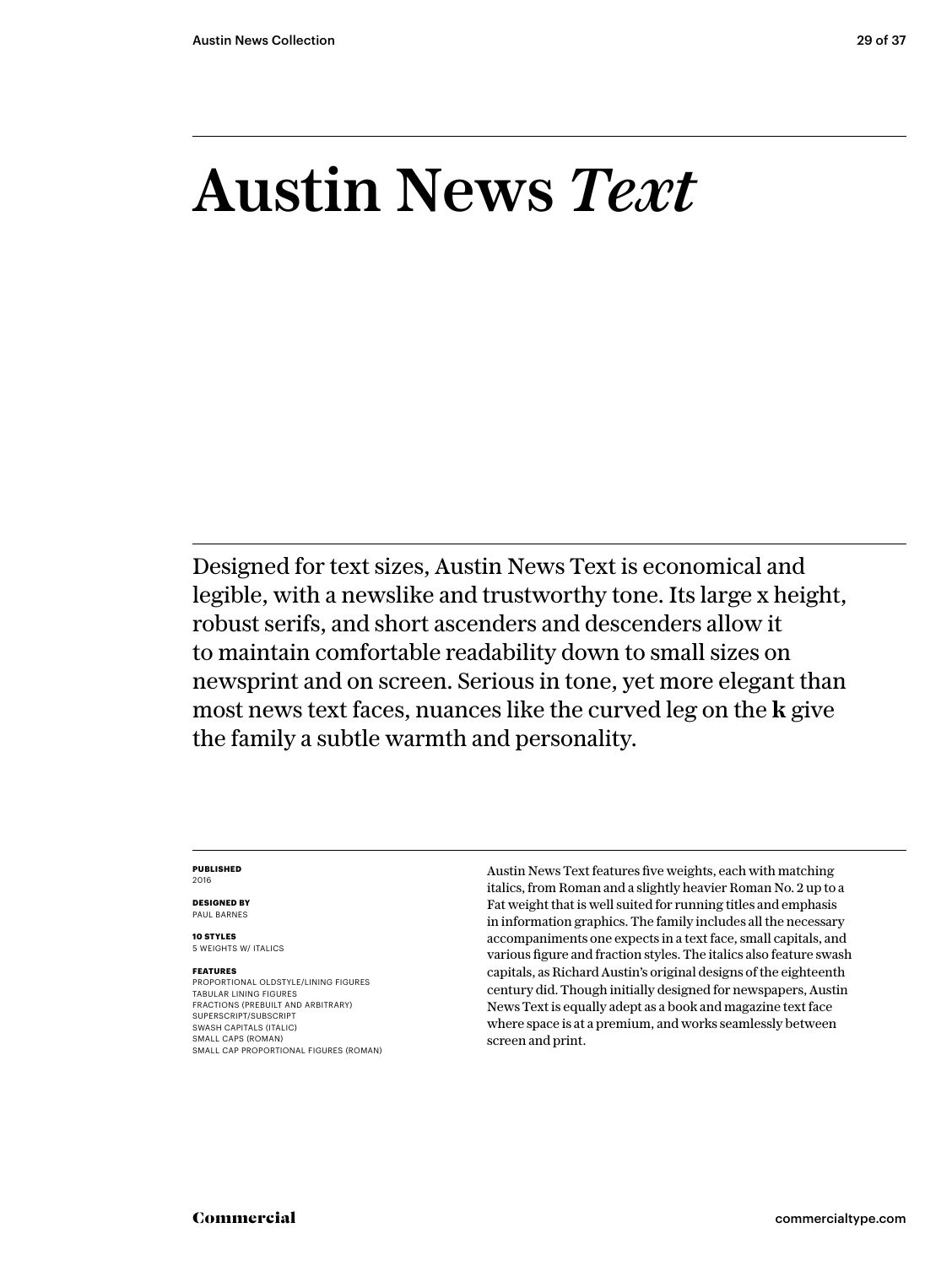MALAKKASUND ER MJÓTT OG GRUNNT 85KM Talijanska strana je svoju želju za pripajanje Rijeke *SI DIVIDONO IN 25 DISTRETTI, TUTTI SITUATI The name is derived from the Old English north yard*

AUSTIN NEWS TEXT ROMAN, ITALIC.

AFFECTING CLOSE TO 24% OF THE COUNTRY In 1930 he drew the modern boundaries between *IL A PRIS UNE IMPORTANCE STRATÉGIQUE Der Vater nannte sich "von Neidhardt"; erst in den*

AUSTIN NEWS TEXT ROMAN NO. 2, ITALIC NO. 2, 18 PT [SWASH ITALIC CAPITALS]

**KEDAH SIRVIÓ COMO PUERTO OCCIDENTAL The Zrinski & Frankopan families had close ties** *NIET ALLEEN VANWEGE DE STRANDEN MET Cechą wyróżniającą francuski jest też zjawisko*

AUSTIN NEWS TEXT SEMIBOLD, SEMIBOLD ITALIC, 18 PT [ALTERNATE K k, ITALIC A V W w]

**FROM VÁGSEIÐI'S STEEP VERTICAL CLIFFS Tributaries joining at the Ledava and Ščavnica** *11,750 SCHOLARLY GOVERNMENT REPORTS Yhdistynyt kuningaskunta alkoi ottaa saaria*

AUSTIN NEWS TEXT BOLD, BOLD ITALIC, 18 PT [ALTERNATE ITALIC g y]

FORM ENDURED COMPLEX DEFORMATION At depths ranging from 150 to nearly 5,317 feet *NAMED AFTER CAPE DORSET IN NUNAVUT The ocean's narrow continental shelves had*

AUSTIN NEWS TEXT FAT, FAT ITALIC, 18 PT [PROPORTIONAL OLDSTYLE FIGURES]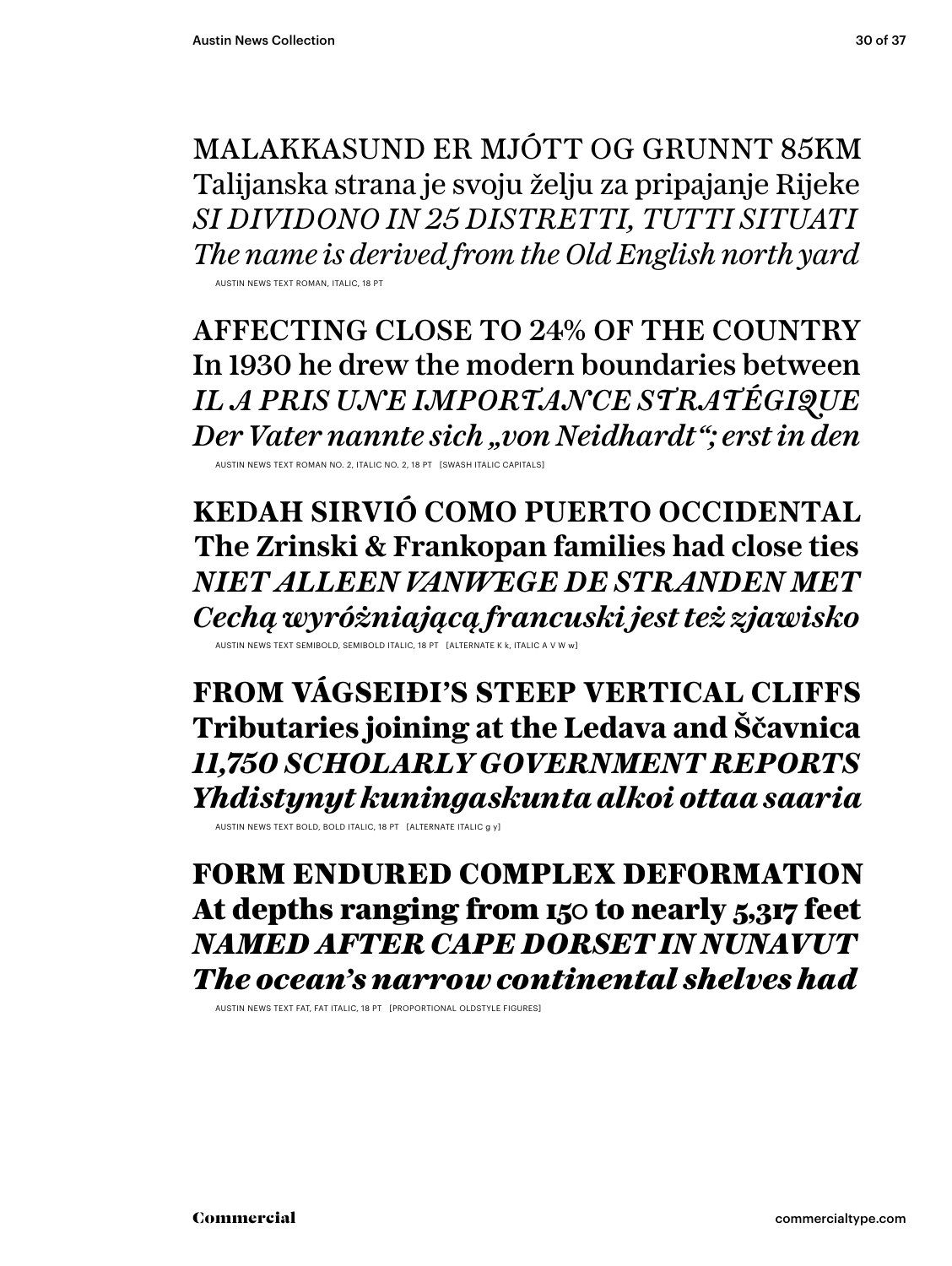AUSTIN NEWS TEXT ROMAN, ITALIC, BOLD, 14/17 PT

the spanish war, which began in 1739, and the French war which soon followed it occasioned further increase of the debt, which, on the 31st of December 1748, after it had been concluded by the **Treaty of Aix-la-Chapelle,** amounted to £78,293,313. The most profound peace of the seventeen years of continuance had taken no more than £8,328,354 from it. A war of less than nine years' continuance added £31,338,689 to it (Refer to James Postlethwaite's *History of the Public Revenue*). During the administration of Mr. Pelham, the interest of the public debt was reduced from 4% to 3%; or at least measures were taken for reducing it, from four to three per cent; the sinking fund was increased, and some part of the public debt was paid off. In 1755, before the breaking out of the late war, the funded debt of Great Britain amounted to £72,289,673. On the 5th of January 1763, at the conclusion of the peace, the funded debt amounted to £122,603,336. The unfunded debt has been stated at £13,927,589. But the expense occasioned by the war did not end with the conclusion of the peace, so that though, on the 5th of January 1763, the funded debt was increased (partly by a new loan, and partly by funding a part of the unfunded debt) to £129,586,782, there still remained (according to the very well informed author of *Considerations on the Trade and Finances of Great Britain*) an unfunded debt which was brought to account in that and the following year of £975,017. In 1763, therefore, the public debt of Great Britain, funded and unfunded together, amounted, according to this author, ROMAN SMALL CAPS ROMAN BOLD PROPORTIONAL LINING FIGURES ITALIC NO. 2 PROPORTIONAL OLDSTYLE FIGURES PROPORTIONAL LINING FIGURES [CAP-HEIGHT]

ITALIC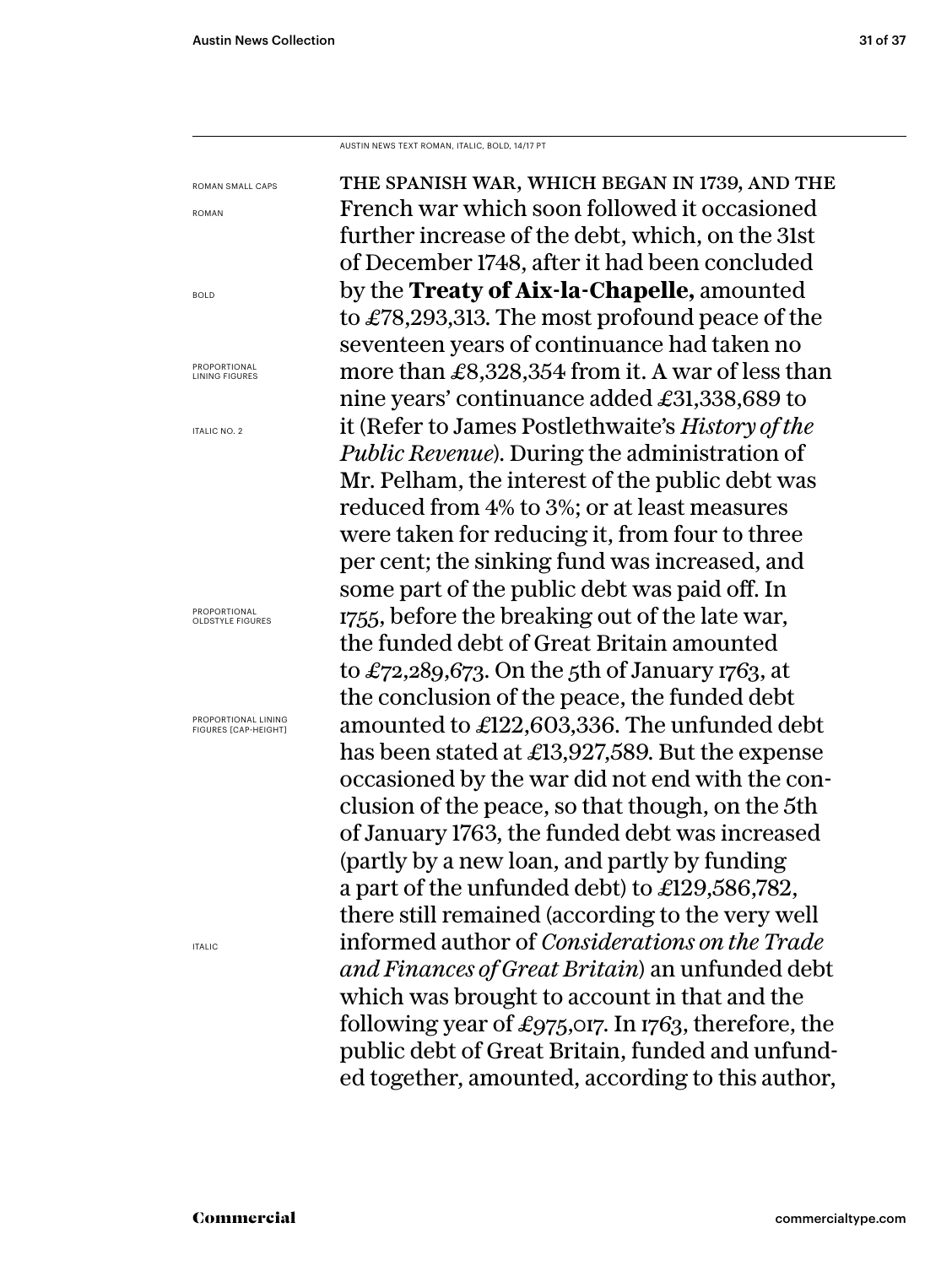EVERY INTRODUCTION to the problems of aesthetics begins by acknowledging the existence and claims of two methods of attack—the *general, philosophical, deductive*, which starts from a complete metaphysics and installs beauty in its place among the other great concepts; and the *empirical*, or *inductive*, which seeks to disengage a general principle of beauty from the objects of aesthetic experience and the facts of aesthetic enjoyment: an example of Fechner's "aesthetics from above and below."

### **Methodologies of Aesthetics**

The first was the method of aesthetics par excellence. It was indeed only through the desire of an eighteenth-century philosopher, Baumgarten, to round out his "architectonic" of metaphysics that the science received its name, as designating the theory of knowledge in the form of feeling, parallel to that of "clear," logical thought. Kant, Schelling, and Hegel, again, made use of the concept of *the Beautiful* as a kind of keystone or cornice for their respective philosophical edifices. Aesthetics, then, came into being as the philosophy of the Beautiful, and it may be asked why this philosophical aesthetics does not suffice; why beauty should need for its understanding also an aesthetics "von unten." The answer is not that no system of philosophy is universally accepted, but that *the general aesthetic theories* have not, as yet at least, succeeded in answering the plain questions of "the plain man" in regard to concrete beauty. Kant, indeed, frankly denied that the explanation of concrete beauty, or "Doctrine of Taste," as he called it, was possible, while the various definers of beauty as "the union of the Real and the Ideal" "the expression of the Ideal to Sense," have done no more than he. No one of *these* aesthetic systems, in spite of volumes of so-called application of their principles to works of art, has been able to furnish a criterion of beauty. The criticism of the generations is summed up in the mild remark of Fechner, in his "Vorschule der Aesthetik," to the effect that the philosophical path leaves one in conceptions that, by reason of their generality, *do not well fit* the particular cases. And so it was that empirical aesthetics arose, which

AUSTIN NEWS TEXT ROMAN, ITALIC, BOLD, 10/12 PT AUSTIN NEWS TEXT ROMAN NO. 2, ITALIC NO. 2, BOLD, 10/12 PT

EVERY INTRODUCTION to the problems of aesthetics begins by acknowledging the existence and claims of two methods of attack—the *general, philosophical, deductive*, which starts from a complete metaphysics and installs beauty in its place among the other great concepts; and the *empirical*, or *inductive*, which seeks to disengage a general principle of beauty from the objects of aesthetic experience and the facts of aesthetic enjoyment: an example of Fechner's "aesthetics from above and below."

### **Methodologies of Aesthetics**

The first was the method of aesthetics par excellence. It was indeed only through the desire of an eighteenth-century philosopher, Baumgarten, to round out his "architectonic" of metaphysics that the science received its name, as designating the theory of knowledge in the form of feeling, parallel to that of "clear," logical thought. Kant, Schelling, and Hegel, again, made use of the concept of *the Beautiful* as a kind of keystone or cornice for their respective philosophical edifices. Aesthetics, then, came into being as the philosophy of the Beautiful, and it may be asked why this philosophical aesthetics does not suffice; why beauty should need for its understanding also an aesthetics "von unten." The answer is not that no system of philosophy is universally accepted, but that *the general aesthetic theories* have not, as yet at least, succeeded in answering the plain questions of "the plain man" in regard to concrete beauty. Kant, indeed, frankly denied that the explanation of concrete beauty, or "Doctrine of Taste," as he called it, was possible, while the various definers of beauty as "the union of the Real and the Ideal" "the expression of the Ideal to Sense," have done no more than he. No one of *these* aesthetic systems, in spite of volumes of so-called application of their principles to works of art, has been able to furnish a criterion of beauty. The criticism of the generations is summed up in the mild remark of Fechner, in his "Vorschule der Aesthetik," to the effect that the philosophical path leaves one in conceptions that, by reason of their generality, *do not well fit* the particular cases. And so it was that empiri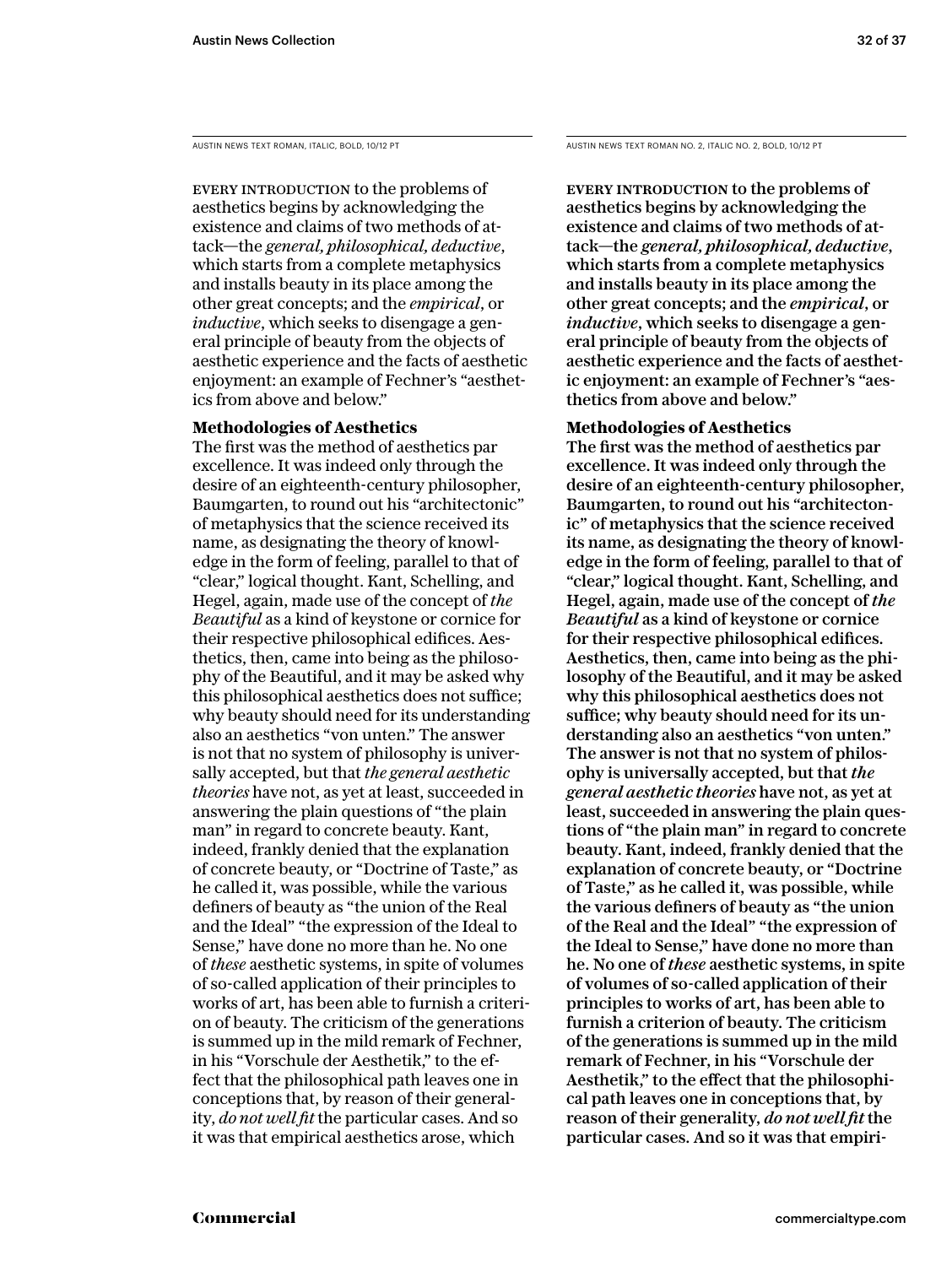AUSTIN NEWS TEXT SEMIBOLD, SEMIBOLD ITALIC, FAT, 10/12 PT AUSTIN NEWS TEXT BOLD, BOLD ITALIC, 10/12 PT

**Every introduction to the problems of aesthetics begins by acknowledging the existence and claims of two methods of attack—the** *general, philosophical, deductive***, which starts from a complete metaphysics and installs beauty in its place among the other great concepts; and the**  *empirical***, or** *inductive***, which seeks to disengage a general principle of beauty from the objects of aesthetic experience and the facts of aesthetic enjoyment: an example of Fechner's "aesthetics from above and below."** 

### Methodologies of Aesthetics

**The first was the method of aesthetics par excellence. It was indeed only through the desire of an eighteenth-century philosopher, Baumgarten, to round out his "architectonic" of metaphysics that the science received its name, as designating the theory of knowledge in the form of feeling, parallel to that of "clear," logical thought. Kant, Schelling, and Hegel, again, made use of the concept of** *the Beautiful* **as a kind of keystone or cornice for their respective philosophical edifices. Aesthetics, then, came into being as the philosophy of the Beautiful, and it may be asked why this philosophical aesthetics does not suffice; why beauty should need for its understanding also an aesthetics "von unten." The answer is not that no system of philosophy is universally accepted, but that** *the general aesthetic theories*  **have not, as yet at least, succeeded in answering the plain questions of "the plain man" in regard to concrete beauty. Kant, indeed, frankly denied that the explanation of concrete beauty, or "Doctrine of Taste," as he called it, was possible, while the various definers of beauty as "the union of the Real and the Ideal" "the expression of the Ideal to Sense," have done no more than he. No one of** *these* **aesthetic systems, in spite of volumes of so-called application of their principles to works of art, has been able to furnish a criterion of beauty. The criticism of the generations is summed up in the mild remark of Fechner, in his "Vorschule der Aesthetik,"** 

**Every introduction to the problems of aesthetics begins by acknowledging the existence and claims of two methods of attack—the** *general, philosophical, deductive***, which starts from a complete metaphysics and installs beauty in its place among the other great concepts; and the** *empirical***, or** *inductive***, which seeks to disengage a general principle of beauty from the objects of aesthetic experience and the facts of aesthetic enjoyment: an example of Fechner's "aesthetics from above and below."** 

**methodologies of aesthetics The first was the method of aesthetics par excellence. It was indeed only through the desire of an eighteenth-century philosopher, Baumgarten, to round out his "architectonic" of metaphysics that the science received its name, as designating the theory of knowledge in the form of feeling, parallel to that of "clear," logi-**

AUSTIN NEWS TEXT FAT, FAT ITALIC, 10/12 PT

EVERY INTRODUCTION to the problems of aesthetics begins by acknowledging the existence and claims of two methods of attack—the *general, philosophical, deductive*, which starts from a complete metaphysics and installs beauty in its place among the other great concepts; and the *empirical*, or *inductive*, which seeks to disengage a general principle of beauty from the objects of aesthetic experience and the facts of aesthetic enjoyment: an example of Fechner's "aesthetics from above and below."

methodologies of aesthetics The first was the method of aesthetics par excellence. It was indeed only through the desire of an eighteenth-century philosopher, Baumgarten, to round out his "architectonic" of metaphysics that the science received its name, as designating the theory of knowledge in the form of feeling, parallel to that of "clear," logical thought. Kant, Schelling,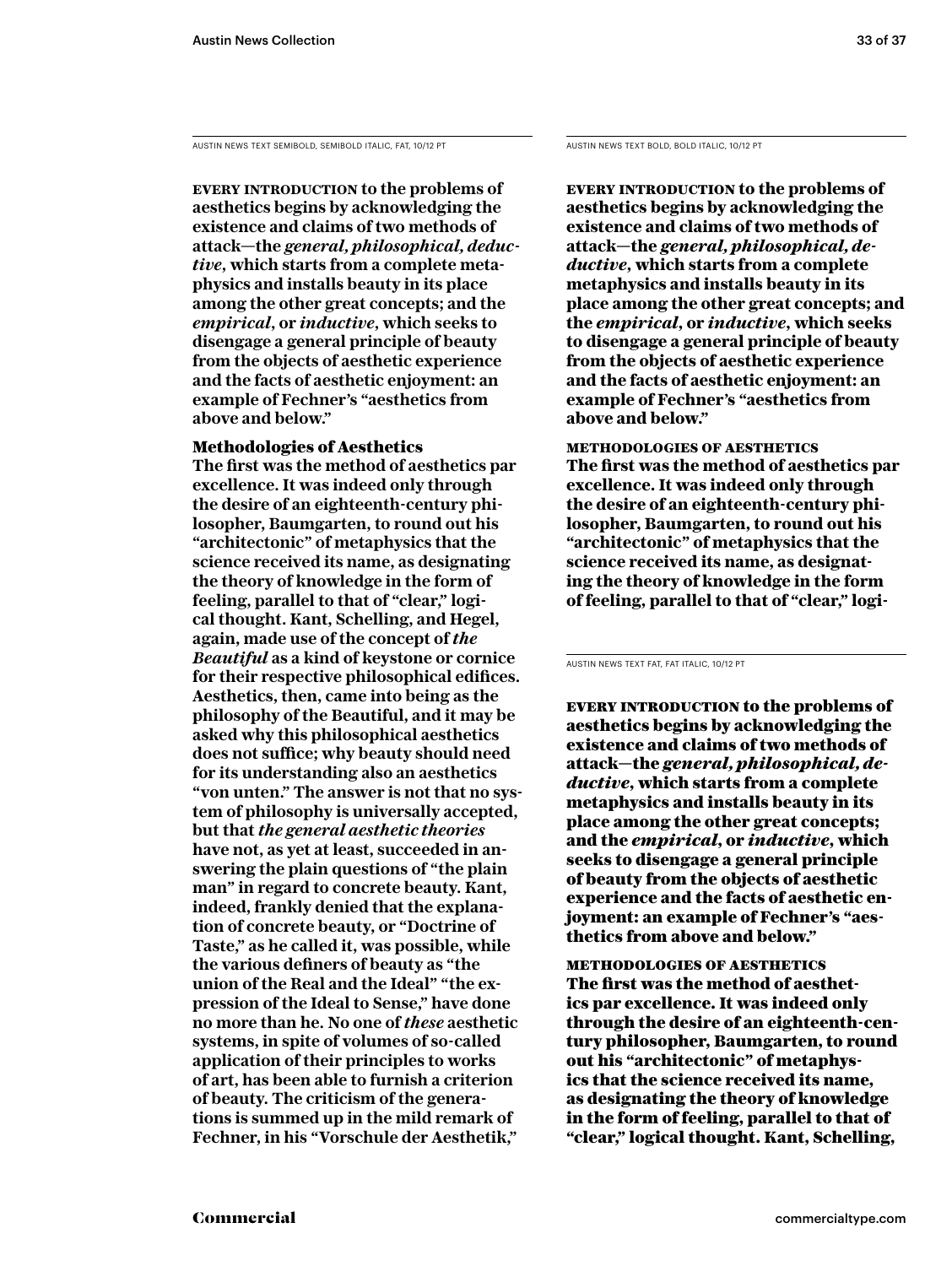AUSTIN NEWS TEXT ROMAN, ITALIC, SEMIBOLD, 9/11 PT

EVERY INTRODUCTION to the problems of aesthetics begins by acknowledging the existence and claims of two methods of attack—the *general, philosophical, deductive*, which starts from a complete metaphysics and installs beauty in its place among the other great concepts; and the *empirical*, or *inductive*, which seeks to disengage a general principle of beauty from the objects of aesthetic experience and the facts of aesthetic enjoyment: an example of Fechner's "aesthetics from above and below."

#### **Methodologies of Aesthetics**

The first was the method of aesthetics par excellence. It was indeed only through the desire of an eighteenth-century philosopher, Baumgarten, to round out his "architectonic" of metaphysics that the science received its name, as designating the theory of knowledge in the form of feeling, parallel to that of "clear," logical thought. Kant, Schelling, and Hegel, again, made use of the concept of *the Beautiful* as a kind of keystone or cornice for their respective philosophical edifices. Aesthetics, then, came into being as the philosophy of the Beautiful, and it may be asked why this philosophical aesthetics does not suffice; why beauty should need for its understanding also an aesthetics "von unten."

### **The State of Criticism**

The answer is not that no system of philosophy is universally accepted, but that *the general aesthetic theories* have not, as yet at least, succeeded in answering the plain questions of "the plain man" in regard to concrete beauty. Kant, indeed, frankly denied that the explanation of concrete beauty, or "Doctrine of Taste," as he called it, was possible, while the various definers of beauty as "the union of the Real and the Ideal" "the expression of the Ideal to Sense," have done no more than he. No one of *these* aesthetic systems, in spite of volumes of so-called application of their principles to works of art, has been able to furnish a criterion of beauty. The criticism of the generations is summed up in the mild remark of Fechner, in his "Vorschule der Aesthetik," to the effect that the philosophical path leaves one in conceptions that, by reason of their generality, *do not well fit* the particular cases. And so it was that empirical aesthetics arose, which does not seek to answer those plain questions as to the enjoyment of concrete beauty down to its simplest forms, to which philosophical aesthetics had been inadequate. But it is clear that neither has empirical aesthetics said the last word concerning beauty. Criticism is still in a chaotic state AUSTIN NEWS TEXT ROMAN NO. 2, ITALIC NO. 2, BOLD, 9/11 PT

EVERY INTRODUCTION to the problems of aesthetics begins by acknowledging the existence and claims of two methods of attack—the *general, philosophical, deductive*, which starts from a complete metaphysics and installs beauty in its place among the other great concepts; and the *empirical*, or *inductive*, which seeks to disengage a general principle of beauty from the objects of aesthetic experience and the facts of aesthetic enjoyment: an example of Fechner's "aesthetics from above and below."

### **Methodologies of Aesthetics**

The first was the method of aesthetics par excellence. It was indeed only through the desire of an eighteenth-century philosopher, Baumgarten, to round out his "architectonic" of metaphysics that the science received its name, as designating the theory of knowledge in the form of feeling, parallel to that of "clear," logical thought. Kant, Schelling, and Hegel, again, made use of the concept of *the Beautiful* as a kind of keystone or cornice for their respective philosophical edifices. Aesthetics, then, came into being as the philosophy of the Beautiful, and it may be asked why this philosophical aesthetics does not suffice; why beauty should need for its understanding also an aesthetics "von unten."

### **The State of Criticism**

The answer is not that no system of philosophy is universally accepted, but that *the general aesthetic theories* have not, as yet at least, succeeded in answering the plain questions of "the plain man" in regard to concrete beauty. Kant, indeed, frankly denied that the explanation of concrete beauty, or "Doctrine of Taste," as he called it, was possible, while the various definers of beauty as "the union of the Real and the Ideal" "the expression of the Ideal to Sense," have done no more than he. No one of *these* aesthetic systems, in spite of volumes of so-called application of their principles to works of art, has been able to furnish a criterion of beauty. The criticism of the generations is summed up in the mild remark of Fechner, in his "Vorschule der Aesthetik," to the effect that the philosophical path leaves one in conceptions that, by reason of their generality, *do not well fit*  the particular cases. And so it was that empirical aesthetics arose, which does not seek to answer those plain questions as to the enjoyment of concrete beauty down to its simplest forms, to which philosophical aesthetics had been inadequate. But it is clear that neither has empirical aesthetics said the last word concerning beauty. Criticism is still in a chaotic state that would be impossible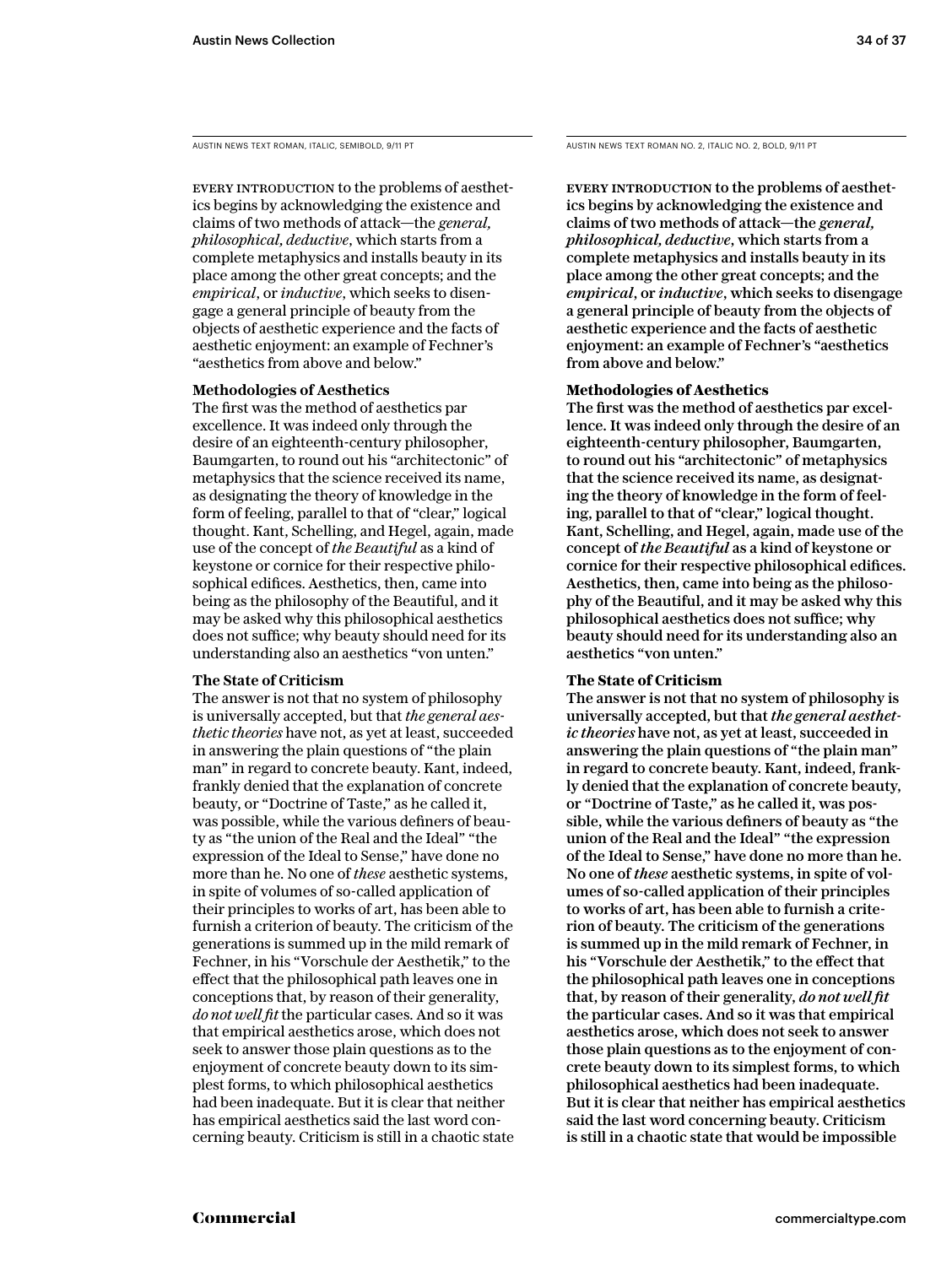*With the increase of stock comes lower profit. Knowing that when the stocks of many merchants are turned into the same trade, their mutual competition naturally tends to lower its profit towards zero & when there is a like increase of stock in all the different trades carried on in the same society, the same competition must produce the same realized effect in them all. Quick acting merchants—such as those in Yearly Joint Accords—are able to alleviate such issues through Annualized Bond Transfers.*

#### **Rate of French Interest**

The legal rate of interest in France has not, during the course of the present century, been always regulated by the market rate. In 1720 interest was reduced from the twentieth to the fiftieth penny, or from five to two per cent. In 1724 it was raised to the *eighteenth penny*, or to 3<sup>1</sup>/<sub>3</sub> per cent. In 1725 it was again raised to the *twentieth penny,* or to five per cent. In 1768 (during the administration of Mr. Laverdy) it was reduced to the twentyfifth penny, or to four per cent. *The Abbe Terray* raised it afterwards to the old rate of five per cent. The supposed purpose of many of those violent reductions of interest was to prepare the way for reducing that of the public debts; a purpose which has sometimes been executed. France is perhaps in the present times not so rich a country as England; and though the legal rate of interest has in France frequently been lower than in England, the market rate has generally been higher; for there, as in other countries, they have several very safe and easy methods of evading the law.

#### **A Word on Public Debts**

In 1693, during the reigns of King William and Queen Anne, an act was passed for borrowing one million upon an annuity of fourteen per cent, or of £140,000 a year for sixteen years. In 1691, an act was passed for borrowing a million upon annuities for lives, upon terms which in the present times would appear very advantageous. In 1695, the persons who had purchased those annuities were allowed to exchange them for others of ninety-six years upon paying into the Exchequer sixty-three pounds in the hundred. In 1720, the greater part of the other annuities for terms of years both long and short were subscribed into the same fund. The long annuities at that time amounted to £666,821.8s.3½d. a year. On the 5th of January 1775, the remainder of them, or what was not subscribed at that time, amounted only to £136,453.12s.8d. During the two wars which began in 1739 and in 1755, little money was borAUSTIN NEWS TEXT ROMAN, ITALIC, SEMIBOLD, 9/11 PT [OLDSTYLE FIGURES, ALL ROMAN & ITALIC ALTERNATES]

*With the increase of stock comes lower profit. Knowing that when the stocks of many merchants are turned into the same trade, their mutual competition naturally tends to lower its profit towards zero & when there is a like increase of stock in all the different trades carried on in the same society, the same competition must produce the same realized effect in them all. Quick acting merchants—such as those in Yearly Joint Accords—are able to alleviate such issues through Annualized Bond Transfers.*

#### **Rate of French Interest**

The legal rate of interest in France has not, during the course of the present century, been always regulated by the market rate. In 1720 interest was reduced from the twentieth to the fiftieth penny, or from five to two per cent. In 1724 it was raised to the *eighteenth penny*, or to  $3\frac{1}{3}$  per cent. In 1725 it was again raised to the *twentieth penny,* or to five per cent. In 1768 (during the administration of Mr. Laverdy) it was reduced to the twentyfifth penny, or to four per cent. *The Abbe Terray* raised it afterwards to the old rate of five per cent. The supposed purpose of many of those violent reductions of interest was to prepare the way for reducing that of the public debts; a purpose which has sometimes been executed. France is perhaps in the present times not so rich a country as England; and though the legal rate of interest has in France frequently been lower than in England, the market rate has generally been higher; for there, as in other countries, they have several very safe and easy methods of evading the law.

#### **A Word on Public Debts**

In 1693, during the reigns of King William and Queen Anne, an act was passed for borrowing one million upon an annuity of fourteen per cent, or of £140,000 a year for sixteen years. In 1691, an act was passed for borrowing a million upon annuities for lives, upon terms which in the present times would appear very advantageous. In 1695, the persons who had purchased those annuities were allowed to exchange them for others of ninety-six years upon paying into the Exchequer sixty-three pounds in the hundred. In 1720, the greater part of the other annuities for terms of years both long and short were subscribed into the same fund. The long annuities at that time amounted to £666,821.8s.3½d. a year. On the 5th of January 1775, the remainder of them, or what was not subscribed at that time, amounted only to £136,453.12s.8d. During the two wars which began in 1739 and in 1755, little money was bor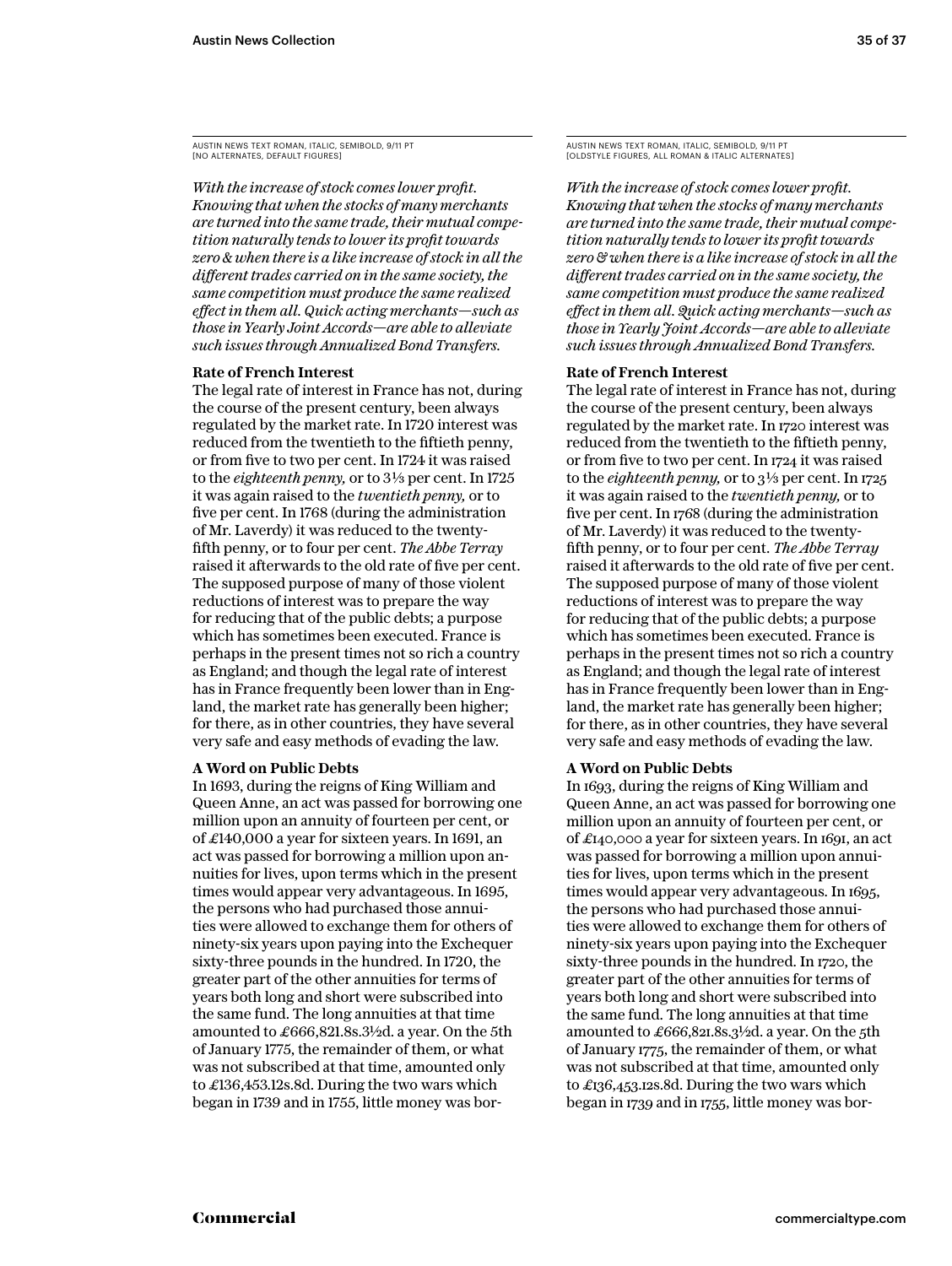AUSTIN NEWS TEXT ROMAN, ITALIC, 8/10 PT

EVERY INTRODUCTION to the problems of aesthetics begins by acknowledging the existence and claims of two methods of attack—the *general, philosophical, deductive*, which starts from a complete metaphysics and installs beauty in its place among the other great concepts; and the *empirical*, or *inductive*, which seeks to disengage a general principle of beauty from the objects of aesthetic experience and the facts of aesthetic enjoyment: an example of Fechner's "aesthetics from above and below."

The first was the method of aesthetics par excellence. It was indeed only through the desire of an eighteenth-century philosopher, Baumgarten, to round out his "architectonic" of metaphysics that the science received its name, as designating the theory of knowledge in the form of feeling, parallel to that of "clear," logical thought. Kant, Schelling, and Hegel, again, made use of the concept of *the Beautiful* as a kind of keystone or cornice for their respective philosophical edifices. Aesthetics, then, came into being as the philosophy of the Beautiful, and it may be asked why this philosophical aesthetics does not suffice; why beauty should need for its understanding also an aesthetics "von unten."

The answer is not that no system of philosophy is universally accepted, but that *the general aesthetic theories* have not, as yet at least, succeeded in answering the plain questions of "the plain man" in regard to concrete beauty. Kant, indeed, frankly denied that the explanation of concrete beauty, or "Doctrine of Taste," as he called it, was possible, while the various definers of beauty as "the union of the Real and the Ideal" "the expression of the Ideal to Sense," have done no more than he. No one of *these* aesthetic systems, in spite of volumes of so-called application of their principles to works of art, has been able to furnish a criterion of beauty.

The criticism of the generations is summed up in the mild remark of Fechner, in his "Vorschule der Aesthetik," to the effect that the philosophical path leaves one in conceptions that, by reason of their generality, *do not well fit*  the particular cases. And so it was that empirical aesthetics arose, which does not seek to answer those plain questions as to the enjoyment of concrete beauty down to its simplest forms, to which philosophical aesthetics had been inadequate. But it is clear that neither has empirical aesthetics said the last word concerning beauty. Criticism is still in a chaotic state that would be impossible if aesthetic theory were firmly grounded.

This situation appears to me to be due to the inherent inadequacy and inconclusiveness of empirical aesthetics when it stands alone; the AUSTIN NEWS TEXT ROMAN, ITALIC, SEMIBOLD, 8/10 PT

Every introduction to the problems of aesthetics begins by acknowledging the existence and claims of two methods of attack—the *general, philosophical, deductive*, which starts from a complete metaphysics and installs beauty in its place among the other great concepts; and the *empirical*, or *inductive*, which seeks to disengage a general principle of beauty from the objects of aesthetic experience and the facts of aesthetic enjoyment: an example of Fechner's "aesthetics from above and below."

#### **Methodologies of Aesthetics**

The first was the method of aesthetics par excellence. It was indeed only through the desire of an eighteenthcentury philosopher, Baumgarten, to round out his "architectonic" of metaphysics that the science received its name, as designating the theory of knowledge in the form of feeling, parallel to that of "clear," logical thought. Kant, Schelling, and Hegel, again, made use of the concept of *the Beautiful* as a kind of keystone or cornice for their respective philosophical edifices. Aesthetics, then, came into being as the philosophy of the Beautiful, and it may be asked why this philosophical aesthetics does not suffice; why beauty should need for its understanding also an aesthetics "von unten."

#### **The State of Criticism**

The answer is not that no system of philosophy is universally accepted, but that *the general aesthetic theories*  have not, as yet at least, succeeded in answering the plain questions of "the plain man" in regard to concrete beauty. Kant, indeed, frankly denied that the explanation of concrete beauty, or "Doctrine of Taste," as he called it, was possible, while the various definers of beauty as "the union of the Real and the Ideal" "the expression of the Ideal to Sense," have done no more than he. No one of *these* aesthetic systems, in spite of volumes of so-called application of their principles to works of art, has been able to furnish a criterion of beauty. The criticism of the generations is summed up in the mild remark of Fechner, in his "Vorschule der Aesthetik," to the effect that the philosophical path leaves one in conceptions that, by reason of their generality, *do not well fit* the particular cases. And so it was that empirical aesthetics arose, which does not seek to answer those plain questions as to the enjoyment of concrete beauty down to its simplest forms, to which philosophical aesthetics had been inadequate. But it is clear that neither has empirical aesthetics said the last word concerning beauty. Criticism is still in a chaotic state that would be impossible if aesthetic theory were firmly grounded. This situation appears to me to be due to the inherent inadequacy and inconclusiveness of empirical aesthetics when it stands alone; the grounds of this inadequacy I shall seek to establish in the following. Granting that the aim of every aesthetics is to determine the Nature of Beauty, and to explain our feelings about it, we may say that the empirical treatments propose to do this either by describing the aesthetic object and extracting the essential elements of Beauty, or by describing the aesthetic experience and extracting the essential elements